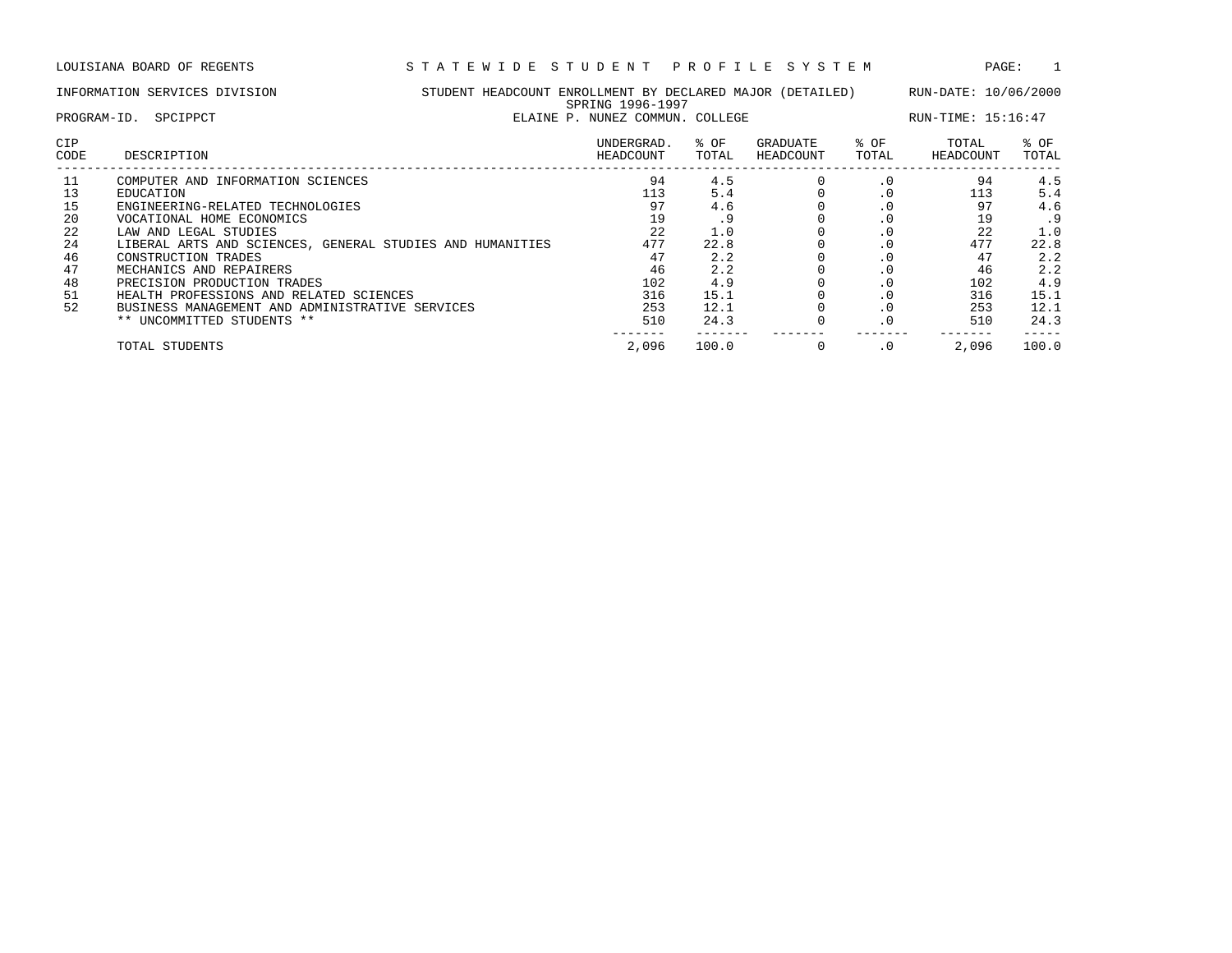|             | INFORMATION SERVICES DIVISION                             | STUDENT HEADCOUNT ENROLLMENT BY DECLARED MAJOR (DETAILED)<br>SPRING 1996-1997 |               |                       |               | RUN-DATE: 10/06/2000 |               |
|-------------|-----------------------------------------------------------|-------------------------------------------------------------------------------|---------------|-----------------------|---------------|----------------------|---------------|
|             | PROGRAM-ID. SPCIPPCT                                      | DELGADO COMMUNITY COLLEGE                                                     |               |                       |               | RUN-TIME: 15:16:47   |               |
| CIP<br>CODE | DESCRIPTION                                               | UNDERGRAD.<br>HEADCOUNT                                                       | % OF<br>TOTAL | GRADUATE<br>HEADCOUNT | % OF<br>TOTAL | TOTAL<br>HEADCOUNT   | % OF<br>TOTAL |
| 04          | ARCHITECTURE AND RELATED PROGRAMS                         | 123                                                                           | .9            |                       | $\cdot$ 0     | 123                  | . 9           |
| 09          | COMUNICATIONS                                             | 122                                                                           | . 9           |                       | $\cdot$ 0     | 122                  | . 9           |
| 11          | COMPUTER AND INFORMATION SCIENCES                         | 715                                                                           | 5.0           |                       | $\cdot$ 0     | 715                  | 5.0           |
| 12          | PERSONAL AND MISCELLANEOUS SERVICES                       | 132                                                                           | .9            |                       | $\cdot$ 0     | 132                  | .9            |
| 13          | EDUCATION                                                 | 694                                                                           | 4.9           |                       | $\cdot$ 0     | 694                  | 4.9           |
| 15          | ENGINEERING-RELATED TECHNOLOGIES                          | 479                                                                           | 3.4           |                       | $\cdot$ 0     | 479                  | 3.4           |
| 19          | HOME ECONOMICS                                            | 85                                                                            | .6            |                       | $\cdot$ 0     | 85                   | .6            |
| 20          | VOCATIONAL HOME ECONOMICS                                 | 203                                                                           | 1.4           |                       | $\cdot$ 0     | 203                  | 1.4           |
| 24          | LIBERAL ARTS AND SCIENCES, GENERAL STUDIES AND HUMANITIES | 1,523                                                                         | 10.7          |                       | $\cdot$ 0     | 1,523                | 10.7          |
| 30          | MULTI/INTERDISCIPLINARY STUDIES                           | 257                                                                           | 1.8           |                       | $\cdot$ 0     | 257                  | 1.8           |
| 43          | PROTECTIVE SERVICES                                       | 574                                                                           | 4.0           |                       | $\cdot$ 0     | 574                  | 4.0           |
| 46          | CONSTRUCTION TRADES                                       | 74                                                                            | .5            |                       | $\cdot$ 0     | 74                   | . 5           |
| 47          | MECHANICS AND REPAIRERS                                   | 403                                                                           | 2.8           |                       | $\cdot$ 0     | 403                  | 2.8           |
| 48          | PRECISION PRODUCTION TRADES                               | 225                                                                           | 1.6           |                       | $\cdot$ 0     | 225                  | 1.6           |
| 50          | VISUAL AND PERFORMING ARTS                                | 367                                                                           | 2.6           |                       | $\cdot$ 0     | 367                  | 2.6           |
| 51          | HEALTH PROFESSIONS AND RELATED SCIENCES                   | 4,477                                                                         | 31.6          |                       | $\cdot$ 0     | 4,477                | 31.6          |
| 52          | BUSINESS MANAGEMENT AND ADMINISTRATIVE SERVICES           | 1,801                                                                         | 12.7          |                       | $\cdot$ 0     | 1,801                | 12.7          |

\*\* UNCOMMITTED STUDENTS \*\* 1,931 13.6 0 .0 1,931 13.6

------- ------- ------- ------- ------- -----

TOTAL STUDENTS 14,185 100.0 0 .0 14,185 100.0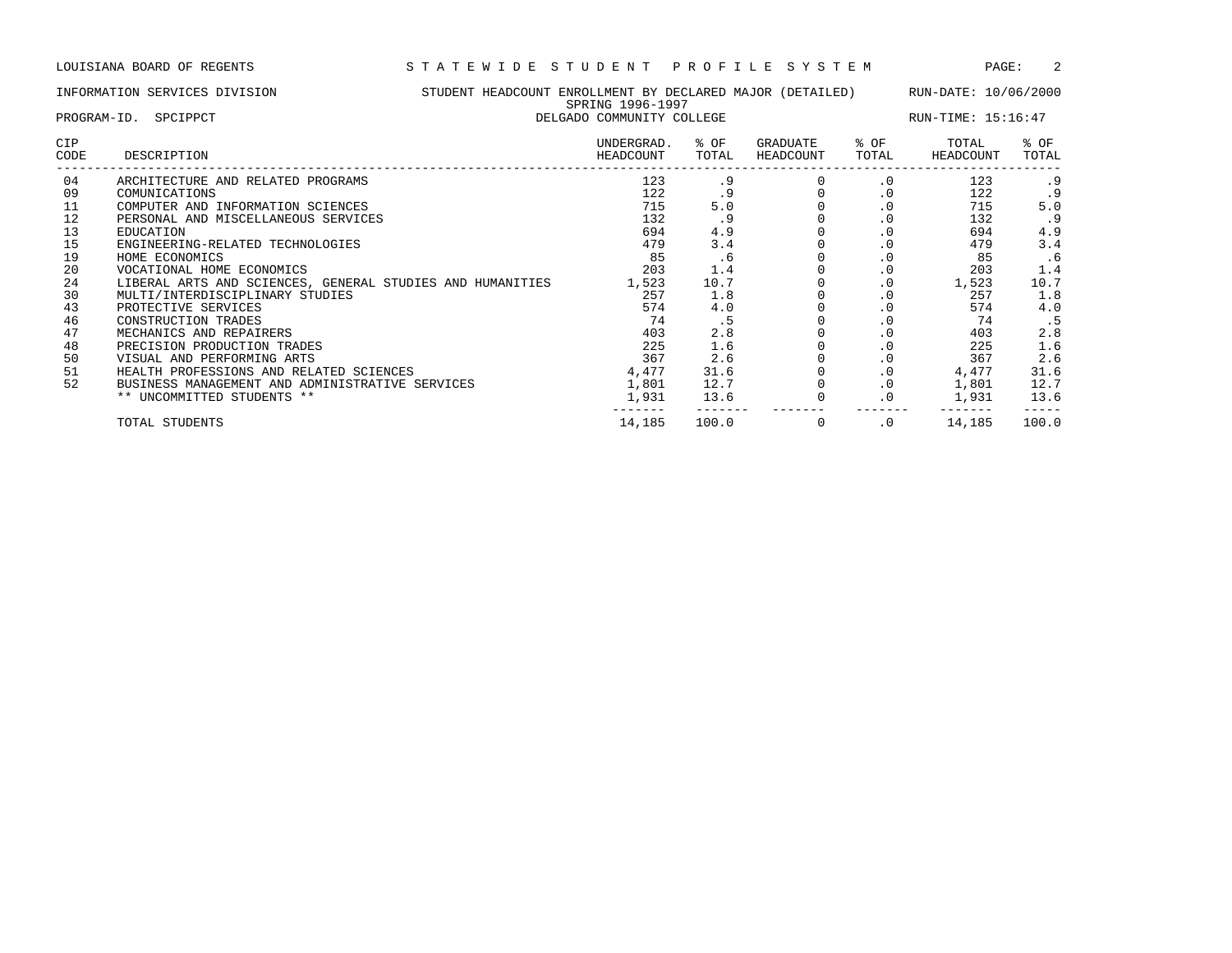| PROGRAM-ID. SPCIPPCT<br>GRAMBLING STATE UNIVERSITY<br><b>CIP</b><br>UNDERGRAD.<br>% OF<br>GRADUATE<br>% OF<br>TOTAL<br>CODE<br>DESCRIPTION<br>TOTAL<br>HEADCOUNT<br>HEADCOUNT<br>TOTAL<br>HEADCOUNT<br>214<br>3.8<br>09<br>214<br>COMUNICATIONS<br>$\cdot$ 0<br>8.1<br>11<br>456<br>$\mathbf 0$<br>$\cdot$ 0<br>456<br>COMPUTER AND INFORMATION SCIENCES<br>13<br>229<br>45.0<br>702<br>12.4<br>931<br>EDUCATION<br>15<br>232<br>232<br>4.1<br>ENGINEERING-RELATED TECHNOLOGIES<br>$\cdot$ 0<br>16<br>FOREIGN LANGUAGES AND LITERATURES<br>. 0<br>$\cdot$ 0<br>19<br>$\cdot$ 0<br>15<br>HOME ECONOMICS<br>15<br>. 3<br>20<br>$\cdot$ 0<br>VOCATIONAL HOME ECONOMICS<br>. .<br>22<br>1.7<br>98<br>98<br>$\cdot$ 0<br>LAW AND LEGAL STUDIES<br>23<br>42<br>42<br>.7<br>ENGLISH LANGUAGE AND LITERATURE/LETTERS<br>$\cdot$ 0<br>20<br>24<br>3.9<br>20<br>LIBERAL ARTS AND SCIENCES, GENERAL STUDIES AND HUMANITIES<br>$\cdot$ 0<br>26<br>282<br>5.0<br>282<br>BIOLOGICAL SCIENCES/LIFE SCIENCES<br>$\cdot$ 0<br>27<br>25<br>25<br>$\cdot$ 0<br>MATHEMATICS<br>. 4<br>31<br>3.7<br>259<br>4.6<br>19<br>278<br>PARKS, RECREATION, LEISURE AND FITNESS STUDIES<br>40<br>58<br>1.0<br>58<br>PHYSICAL SCIENCES<br>$\cdot$ 0<br>42<br>5.3<br>298<br>298<br>PSYCHOLOGY<br>$\cdot$ 0 | STUDENT HEADCOUNT ENROLLMENT BY DECLARED MAJOR (DETAILED)<br>INFORMATION SERVICES DIVISION | SPRING 1996-1997 |  |  | RUN-DATE: 10/06/2000<br>RUN-TIME: 15:16:47 |  |           |
|---------------------------------------------------------------------------------------------------------------------------------------------------------------------------------------------------------------------------------------------------------------------------------------------------------------------------------------------------------------------------------------------------------------------------------------------------------------------------------------------------------------------------------------------------------------------------------------------------------------------------------------------------------------------------------------------------------------------------------------------------------------------------------------------------------------------------------------------------------------------------------------------------------------------------------------------------------------------------------------------------------------------------------------------------------------------------------------------------------------------------------------------------------------------------------------------------------------------------------------------------------------------------|--------------------------------------------------------------------------------------------|------------------|--|--|--------------------------------------------|--|-----------|
|                                                                                                                                                                                                                                                                                                                                                                                                                                                                                                                                                                                                                                                                                                                                                                                                                                                                                                                                                                                                                                                                                                                                                                                                                                                                           |                                                                                            |                  |  |  |                                            |  |           |
|                                                                                                                                                                                                                                                                                                                                                                                                                                                                                                                                                                                                                                                                                                                                                                                                                                                                                                                                                                                                                                                                                                                                                                                                                                                                           |                                                                                            |                  |  |  |                                            |  | % OF      |
|                                                                                                                                                                                                                                                                                                                                                                                                                                                                                                                                                                                                                                                                                                                                                                                                                                                                                                                                                                                                                                                                                                                                                                                                                                                                           |                                                                                            |                  |  |  |                                            |  | TOTAL     |
|                                                                                                                                                                                                                                                                                                                                                                                                                                                                                                                                                                                                                                                                                                                                                                                                                                                                                                                                                                                                                                                                                                                                                                                                                                                                           |                                                                                            |                  |  |  |                                            |  | 3.5       |
|                                                                                                                                                                                                                                                                                                                                                                                                                                                                                                                                                                                                                                                                                                                                                                                                                                                                                                                                                                                                                                                                                                                                                                                                                                                                           |                                                                                            |                  |  |  |                                            |  | 7.4       |
|                                                                                                                                                                                                                                                                                                                                                                                                                                                                                                                                                                                                                                                                                                                                                                                                                                                                                                                                                                                                                                                                                                                                                                                                                                                                           |                                                                                            |                  |  |  |                                            |  | 15.1      |
|                                                                                                                                                                                                                                                                                                                                                                                                                                                                                                                                                                                                                                                                                                                                                                                                                                                                                                                                                                                                                                                                                                                                                                                                                                                                           |                                                                                            |                  |  |  |                                            |  | 3.8       |
|                                                                                                                                                                                                                                                                                                                                                                                                                                                                                                                                                                                                                                                                                                                                                                                                                                                                                                                                                                                                                                                                                                                                                                                                                                                                           |                                                                                            |                  |  |  |                                            |  | $\cdot$ 0 |
|                                                                                                                                                                                                                                                                                                                                                                                                                                                                                                                                                                                                                                                                                                                                                                                                                                                                                                                                                                                                                                                                                                                                                                                                                                                                           |                                                                                            |                  |  |  |                                            |  | $\cdot$ 2 |
|                                                                                                                                                                                                                                                                                                                                                                                                                                                                                                                                                                                                                                                                                                                                                                                                                                                                                                                                                                                                                                                                                                                                                                                                                                                                           |                                                                                            |                  |  |  |                                            |  | $\cdot$ 1 |
|                                                                                                                                                                                                                                                                                                                                                                                                                                                                                                                                                                                                                                                                                                                                                                                                                                                                                                                                                                                                                                                                                                                                                                                                                                                                           |                                                                                            |                  |  |  |                                            |  | 1.6       |
|                                                                                                                                                                                                                                                                                                                                                                                                                                                                                                                                                                                                                                                                                                                                                                                                                                                                                                                                                                                                                                                                                                                                                                                                                                                                           |                                                                                            |                  |  |  |                                            |  | .7        |
|                                                                                                                                                                                                                                                                                                                                                                                                                                                                                                                                                                                                                                                                                                                                                                                                                                                                                                                                                                                                                                                                                                                                                                                                                                                                           |                                                                                            |                  |  |  |                                            |  |           |
|                                                                                                                                                                                                                                                                                                                                                                                                                                                                                                                                                                                                                                                                                                                                                                                                                                                                                                                                                                                                                                                                                                                                                                                                                                                                           |                                                                                            |                  |  |  |                                            |  | 4.6       |
|                                                                                                                                                                                                                                                                                                                                                                                                                                                                                                                                                                                                                                                                                                                                                                                                                                                                                                                                                                                                                                                                                                                                                                                                                                                                           |                                                                                            |                  |  |  |                                            |  | . 4       |
|                                                                                                                                                                                                                                                                                                                                                                                                                                                                                                                                                                                                                                                                                                                                                                                                                                                                                                                                                                                                                                                                                                                                                                                                                                                                           |                                                                                            |                  |  |  |                                            |  | 4.5       |
|                                                                                                                                                                                                                                                                                                                                                                                                                                                                                                                                                                                                                                                                                                                                                                                                                                                                                                                                                                                                                                                                                                                                                                                                                                                                           |                                                                                            |                  |  |  |                                            |  | . 9       |
|                                                                                                                                                                                                                                                                                                                                                                                                                                                                                                                                                                                                                                                                                                                                                                                                                                                                                                                                                                                                                                                                                                                                                                                                                                                                           |                                                                                            |                  |  |  |                                            |  | 4.8       |
| 73<br>43<br>533<br>9.4<br>14.3<br>606<br>PROTECTIVE SERVICES                                                                                                                                                                                                                                                                                                                                                                                                                                                                                                                                                                                                                                                                                                                                                                                                                                                                                                                                                                                                                                                                                                                                                                                                              |                                                                                            |                  |  |  |                                            |  | 9.8       |
| 44<br>242<br>4.3<br>83<br>325<br>16.3<br>PUBLIC ADMINISTRATION AND SERVICES                                                                                                                                                                                                                                                                                                                                                                                                                                                                                                                                                                                                                                                                                                                                                                                                                                                                                                                                                                                                                                                                                                                                                                                               |                                                                                            |                  |  |  |                                            |  | 5.3       |
| 45<br>3.8<br>217<br>217<br>SOCIAL SCIENCES AND HISTORY<br>$\cdot$ 0<br>$\sim$ $\sim$<br>$\sim$ $\sim$<br>-------------------------------                                                                                                                                                                                                                                                                                                                                                                                                                                                                                                                                                                                                                                                                                                                                                                                                                                                                                                                                                                                                                                                                                                                                  |                                                                                            |                  |  |  |                                            |  | 3.5       |

| 48 | PRECISION PRODUCTION TRADES                     | 99    |             |     |       | g g   |       |
|----|-------------------------------------------------|-------|-------------|-----|-------|-------|-------|
| 50 | VISUAL AND PERFORMING ARTS                      | 50    |             |     |       |       |       |
|    | HEALTH PROFESSIONS AND RELATED SCIENCES         | 639   | <u>++ +</u> |     |       | 639   | 10.4  |
| 52 | BUSINESS MANAGEMENT AND ADMINISTRATIVE SERVICES | 838   | 14.8        | 24  |       | 862   | 14.0  |
|    | ** UNCOMMITTED STUDENTS **                      | 357   |             | 61  | 12.0  | 418   | 6.8   |
|    |                                                 |       |             |     |       |       |       |
|    | STUDENTS<br>TOTAL                               | 5,663 | 100.0       | 509 | 100.0 | 6,172 | 100.0 |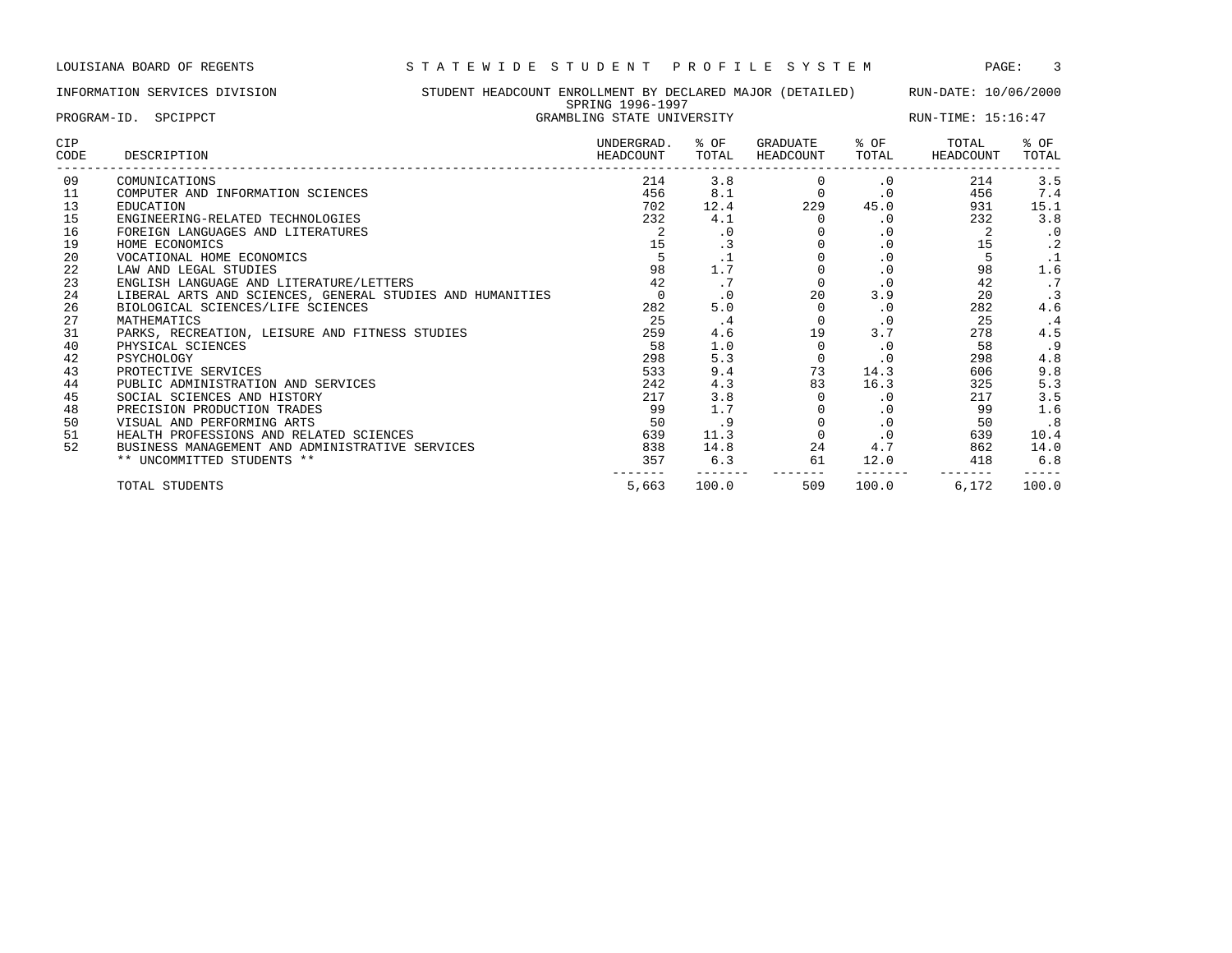### INFORMATION SERVICES DIVISION STUDENT HEADCOUNT ENROLLMENT BY DECLARED MAJOR (DETAILED) RUN-DATE: 10/06/2000 SPRING 1996-1997

------- ------- ------- ------- ------- -----

| PROGRAM-ID. SPCIPPCT |                                                           | LOUISIANA TECH UNIVERSITY |                            |                            |           | RUN-TIME: 15:16:47 |               |  |  |
|----------------------|-----------------------------------------------------------|---------------------------|----------------------------|----------------------------|-----------|--------------------|---------------|--|--|
| <b>CIP</b><br>CODE   | DESCRIPTION                                               |                           | % OF<br>HEADCOUNT<br>TOTAL | GRADUATE % OF<br>HEADCOUNT | TOTAL     | TOTAL<br>HEADCOUNT | % OF<br>TOTAL |  |  |
| 01                   | AGRICULTURAL BUSINESS AND PRODUCTION                      | 63                        | .9                         |                            | .0        | 63                 | .7            |  |  |
| 02                   | AGRICULTURAL SCIENCES                                     | 116                       | 1.6                        |                            | .0        | 116                | 1.4           |  |  |
| 03                   | CONSERVATION AND RENEWABLE NATURAL RESOURCES              | 201                       | 2.7                        |                            | $\cdot$ 0 | 201                | 2.4           |  |  |
| 04                   | ARCHITECTURE AND RELATED PROGRAMS                         | 166                       | 2.3                        |                            | .0        | 166                | 2.0           |  |  |
| 09                   | COMUNICATIONS                                             | 41                        | . 6                        |                            | $\cdot$ 0 | 41                 | .5            |  |  |
| 11                   | COMPUTER AND INFORMATION SCIENCES                         | 116                       | 1.6                        | 39                         | 3.4       | 155                | 1.8           |  |  |
| 13                   | EDUCATION                                                 | 544                       | 7.4                        | 255                        | 22.2      | 799                | 9.4           |  |  |
| 14                   | ENGINEERING                                               | 949                       | 12.9                       | 157                        | 13.7      | 1,106              | 13.0          |  |  |
| 15                   | ENGINEERING-RELATED TECHNOLOGIES                          | 125                       | 1.7                        | $\Omega$                   | .0        | 125                | 1.5           |  |  |
| 16                   | FOREIGN LANGUAGES AND LITERATURES                         |                           | . 1                        |                            | $\cdot$ 0 | 8                  | $\cdot$ .1    |  |  |
| 19                   | HOME ECONOMICS                                            | 284                       | 3.9                        | 71                         | 6.2       | 355                | 4.2           |  |  |
| 22                   | LAW AND LEGAL STUDIES                                     | 33                        | $\cdot$ 4                  |                            | $\cdot$ 0 | 33                 | $\cdot$ 4     |  |  |
| 23                   | ENGLISH LANGUAGE AND LITERATURE/LETTERS                   | 115                       | 1.6                        | 22                         | 1.9       | 137                | 1.6           |  |  |
| 24                   | LIBERAL ARTS AND SCIENCES, GENERAL STUDIES AND HUMANITIES | 711                       | 9.7                        |                            | $\cdot$ 0 | 711                | 8.4           |  |  |
| 26                   | BIOLOGICAL SCIENCES/LIFE SCIENCES                         | 227                       | 3.1                        | 38                         | 3.3       | 265                | 3.1           |  |  |
| 27                   | MATHEMATICS                                               | 20                        | $\cdot$ 3                  |                            | .7        | 28                 | $\cdot$ 3     |  |  |
| 31                   | PARKS, RECREATION, LEISURE AND FITNESS STUDIES            | 93                        | 1.3                        |                            | $\cdot$ 0 | 93                 | 1.1           |  |  |
| 40                   | PHYSICAL SCIENCES                                         | 63                        | . 9                        | 18                         | 1.6       | 81                 | 1.0           |  |  |
| 42                   | PSYCHOLOGY                                                | 156                       | 2.1                        | 85                         | 7.4       | 241                | 2.8           |  |  |
| 45                   | SOCIAL SCIENCES AND HISTORY                               | 221                       | 3.0                        | 18                         | 1.6       | 239                | 2.8           |  |  |
| 49                   | TRANSPORTATION AND MATERIALS MOVING WORKERS               | 141                       | 1.9                        |                            | $\cdot$ 0 | 141                | 1.7           |  |  |
| 50                   | VISUAL AND PERFORMING ARTS                                | 157                       | 2.1                        | 10 <sub>1</sub>            | .9        | 167                | 2.0           |  |  |
| 51                   | HEALTH PROFESSIONS AND RELATED SCIENCES                   | 408                       | 5.5                        | 64                         | 5.6       | 472                | 5.5           |  |  |
| 52                   | BUSINESS MANAGEMENT AND ADMINISTRATIVE SERVICES           | 809                       | 11.0                       | 159                        | 13.8      | 968                | 11.4          |  |  |

\*\* UNCOMMITTED STUDENTS \*\* 1,319 17.9 205 17.8 1,524 17.9 \*\* TRANSFER STUDENTS \*\* 273 273 3.2 273 3.2 273 3.2

TOTAL STUDENTS 7,359 100.0 1,149 100.0 8,508 100.0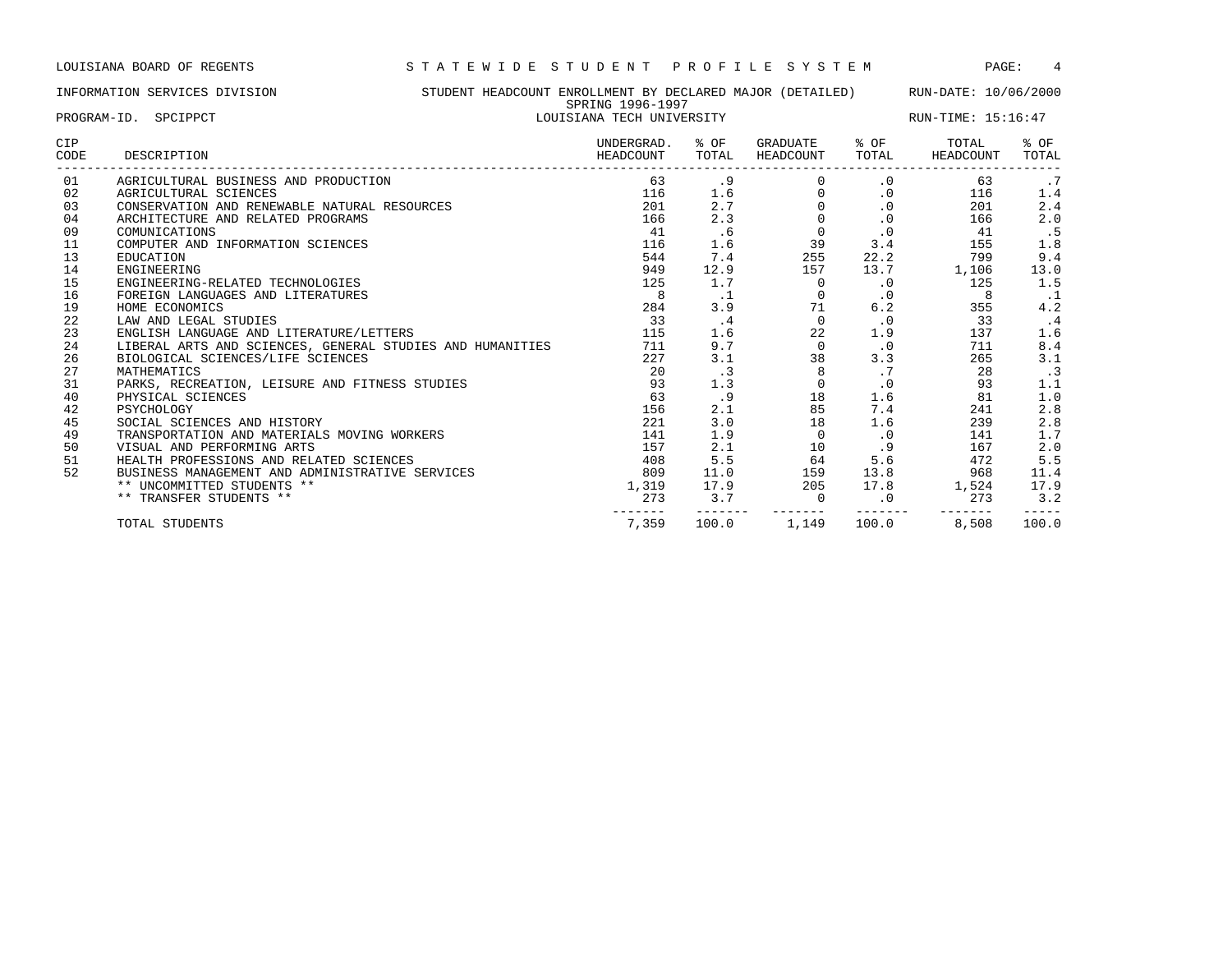INFORMATION SERVICES DIVISION STUDENT HEADCOUNT ENROLLMENT BY DECLARED MAJOR (DETAILED) RUN-DATE: 10/06/2000 SPRING 1996-1997

| PROGRAM-ID. SPCIPPCT |                                                           | UFILING IJJV IJJI<br>MCNEESE STATE UNIVERSITY |               | RUN-TIME: 15:16:47    |               |                    |               |
|----------------------|-----------------------------------------------------------|-----------------------------------------------|---------------|-----------------------|---------------|--------------------|---------------|
| CIP<br>CODE          | DESCRIPTION                                               | UNDERGRAD.<br>HEADCOUNT                       | % OF<br>TOTAL | GRADUATE<br>HEADCOUNT | % OF<br>TOTAL | TOTAL<br>HEADCOUNT | % OF<br>TOTAL |
| 02                   | AGRICULTURAL SCIENCES                                     | 101                                           | 1.6           |                       | $\cdot$ 0     | 101                | 1.4           |
| 03                   | CONSERVATION AND RENEWABLE NATURAL RESOURCES              | 54                                            |               |                       | $\cdot$ 0     | 54                 | $\cdot$ 7     |
| 09                   | COMUNICATIONS                                             | 115                                           | 1.8           |                       | $\cdot$ 0     | 115                | 1.5           |
| 11                   | COMPUTER AND INFORMATION SCIENCES                         | 105                                           | 1.7           | $\Omega$              | $\cdot$ 0     | 105                | 1.4           |
| 13                   | EDUCATION                                                 | 1,441                                         | 22.8          | 224                   | 20.1          | 1,665              | 22.4          |
| 14                   | ENGINEERING                                               | 368                                           | 5.8           | 14                    | 1.3           | 382                | 5.1           |
| 15                   | ENGINEERING-RELATED TECHNOLOGIES                          | 323                                           | 5.1           |                       | $\cdot$ 0     | 323                | 4.3           |
| 16                   | FOREIGN LANGUAGES AND LITERATURES                         | 8                                             | $\cdot$ 1     |                       | $\cdot$ 0     | 8                  | . 1           |
| 19                   | HOME ECONOMICS                                            | 113                                           | 1.8           |                       | $\cdot$ 0     | 113                | 1.5           |
| 22                   | LAW AND LEGAL STUDIES                                     | 69                                            | 1.1           | $\Omega$              | $\cdot$ 0     | 69                 | .9            |
| 23                   | ENGLISH LANGUAGE AND LITERATURE/LETTERS                   | 91                                            | 1.4           | 28                    | 2.5           | 119                | 1.6           |
| 24                   | LIBERAL ARTS AND SCIENCES, GENERAL STUDIES AND HUMANITIES | 176                                           | 2.8           | $\Omega$              | $\cdot$ 0     | 176                | 2.4           |
| 26                   | BIOLOGICAL SCIENCES/LIFE SCIENCES                         | 299                                           | 4.7           | 24                    | 2.1           | 323                | 4.3           |
| 27                   | MATHEMATICS                                               | 20                                            | $\cdot$ 3     | 16                    | 1.4           | 36                 | .5            |
| 40                   | PHYSICAL SCIENCES                                         | 41                                            | .6            | 11                    | 1.0           | 52                 | .7            |
| 42                   | PSYCHOLOGY                                                | 264                                           | 4.2           | 46                    | 4.1           | 310                | 4.2           |
| 43                   | PROTECTIVE SERVICES                                       | 247                                           | 3.9           |                       | $\cdot$ 0     | 247                | 3.3           |
| 45                   | SOCIAL SCIENCES AND HISTORY                               | 185                                           | 2.9           |                       | $\cdot$ 0     | 185                | 2.5           |
| 48                   | PRECISION PRODUCTION TRADES                               |                                               | $\cdot$ 0     |                       | $\cdot$ 0     | $\overline{1}$     | $\cdot$ 0     |
| 50                   | VISUAL AND PERFORMING ARTS                                | 126                                           | 2.0           | $\Omega$              | $\cdot$ 0     | 126                | 1.7           |
| 51                   | HEALTH PROFESSIONS AND RELATED SCIENCES                   | 820                                           | 13.0          | 35                    | 3.1           | 855                | 11.5          |
| 52                   | BUSINESS MANAGEMENT AND ADMINISTRATIVE SERVICES           | 817                                           | 12.9          | 75                    | 6.7           | 892                | 12.0          |
|                      | ** UNCOMMITTED STUDENTS **                                | 503                                           | 8.0           | 644                   | 57.7          | 1,147              | 15.4          |
|                      | ** TRANSFER STUDENTS **                                   | 26                                            | $\cdot$ 4     | $\overline{0}$        | $\cdot$ 0     | 26                 | $\cdot$ 3     |
|                      | TOTAL STUDENTS                                            | 6,313                                         | 100.0         | 1,117                 | 100.0         | 7,430              | 100.0         |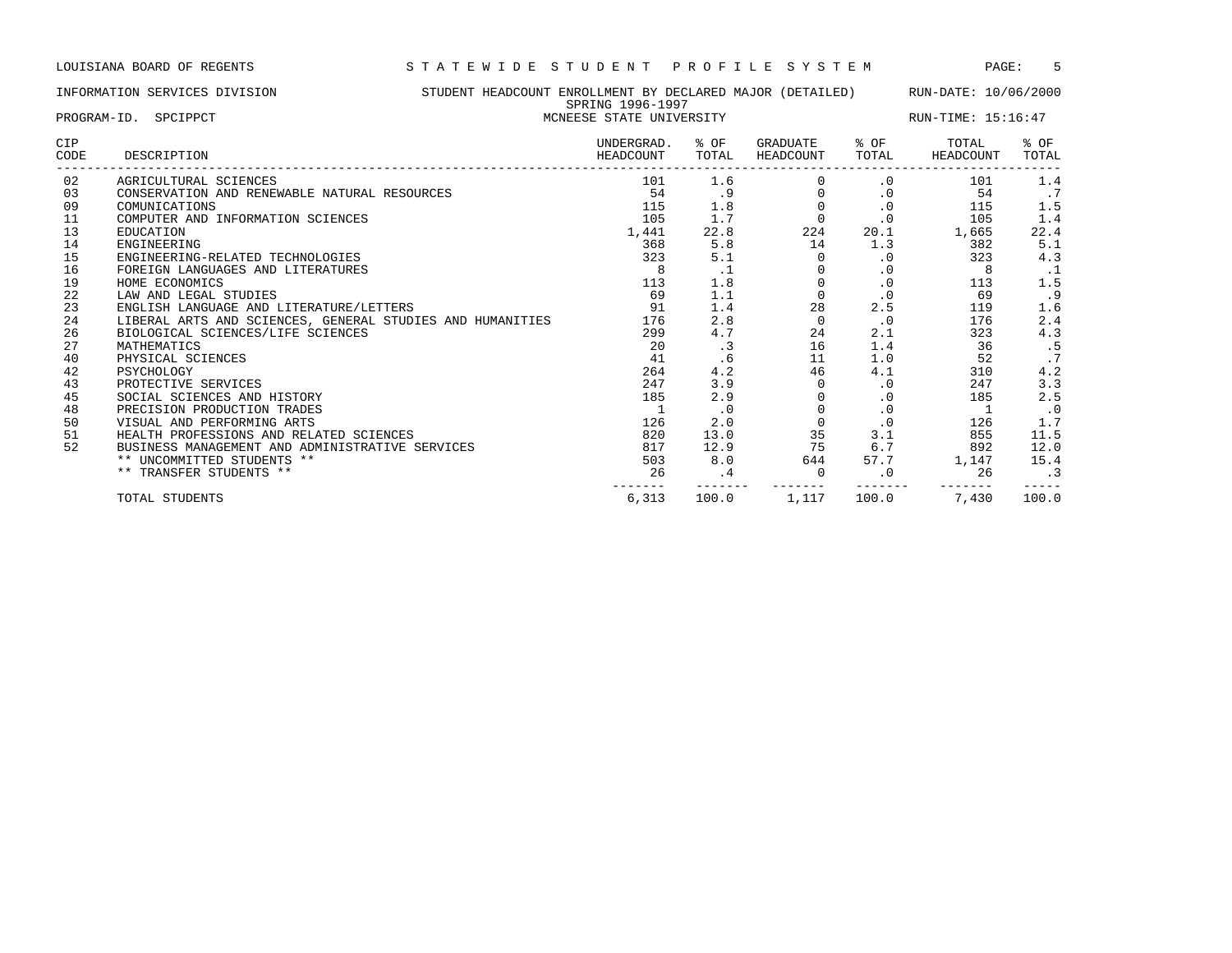|                      | INFORMATION SERVICES DIVISION                                                                                                                 | STUDENT HEADCOUNT ENROLLMENT BY DECLARED MAJOR (DETAILED)<br>SPRING 1996-1997 |                           | RUN-DATE: 10/06/2000 |                       |                                                  |                    |                                |
|----------------------|-----------------------------------------------------------------------------------------------------------------------------------------------|-------------------------------------------------------------------------------|---------------------------|----------------------|-----------------------|--------------------------------------------------|--------------------|--------------------------------|
|                      | PROGRAM-ID. SPCIPPCT                                                                                                                          |                                                                               | NICHOLLS STATE UNIVERSITY |                      | RUN-TIME: 15:16:47    |                                                  |                    |                                |
| <b>CIP</b><br>CODE   | DESCRIPTION                                                                                                                                   |                                                                               | UNDERGRAD.<br>HEADCOUNT   | % OF<br>TOTAL        | GRADUATE<br>HEADCOUNT | % OF<br>TOTAL                                    | TOTAL<br>HEADCOUNT | % OF<br>TOTAL                  |
| 01<br>08<br>09<br>11 | AGRICULTURAL BUSINESS AND PRODUCTION<br>MARKETING OPERATIONS/MARKETING AND DISTRIBUTION<br>COMUNICATIONS<br>COMPUTER AND INFORMATION SCIENCES |                                                                               | 31<br>2<br>93<br>81       | . 5<br>1.6<br>1.4    |                       | $\cdot$ 0<br>$\cdot$ 0<br>$\cdot$ 0<br>$\cdot$ 0 | 31<br>93<br>81     | . 5<br>$\cdot$ 0<br>1.4<br>1.2 |
| 12<br>13             | PERSONAL AND MISCELLANEOUS SERVICES<br>EDUCATION                                                                                              |                                                                               | 24<br>769                 | $\cdot$ 4<br>13.1    | $\Omega$<br>156       | $\cdot$ 0<br>18.6                                | 24<br>925          | $\cdot$ 4<br>13.8              |
| 15<br>16             | ENGINEERING-RELATED TECHNOLOGIES<br>FOREIGN LANGUAGES AND LITERATURES                                                                         |                                                                               | 144                       | 2.4<br>$\cdot$ 0     |                       | $\cdot$ 0<br>$\cdot$ 0                           | 144                | 2.1<br>$\cdot$ 0               |
| 19<br>22<br>23       | HOME ECONOMICS<br>LAW AND LEGAL STUDIES<br>ENGLISH LANGUAGE AND LITERATURE/LETTERS                                                            |                                                                               | 242<br>68<br>26           | 4.1<br>1.2<br>.4     |                       | $\cdot$ 0<br>$\cdot$ 0<br>$\cdot$ 0              | 242<br>68<br>26    | 3.6<br>1.0<br>$\cdot$ 4        |
| 24<br>26             | LIBERAL ARTS AND SCIENCES, GENERAL STUDIES AND HUMANITIES<br>BIOLOGICAL SCIENCES/LIFE SCIENCES                                                |                                                                               | 272<br>188                | 4.6<br>3.2           |                       | $\cdot$ 0<br>$\cdot$ 0                           | 272<br>188         | 4.0<br>2.8                     |
| 27<br>40             | MATHEMATICS<br>PHYSICAL SCIENCES                                                                                                              |                                                                               | 21<br>51                  | .4<br>.9             | 18                    | 2.1<br>$\cdot$ 0                                 | 39<br>51           | .6<br>.8                       |
| 42<br>43<br>45       | PSYCHOLOGY<br>PROTECTIVE SERVICES<br>SOCIAL SCIENCES AND HISTORY                                                                              |                                                                               | 117<br>44<br>113          | 2.0<br>.7<br>1.9     | 20                    | 2.4<br>$\cdot$ 0<br>$\cdot$ 0                    | 137<br>44<br>113   | 2.0<br>.7<br>1.7               |
| 50<br>51             | VISUAL AND PERFORMING ARTS<br>HEALTH PROFESSIONS AND RELATED SCIENCES                                                                         |                                                                               | 54<br>660                 | . 9<br>11.2          |                       | $\cdot$ 0<br>$\cdot$ 0                           | 54<br>660          | .8<br>9.8                      |
| 52                   | BUSINESS MANAGEMENT AND ADMINISTRATIVE SERVICES                                                                                               |                                                                               | 618                       | 10.5                 | 82                    | 9.8                                              | 700                | 10.4                           |

\*\* UNCOMMITTED STUDENTS \*\* 1,870 31.8 563 67.1 2,433 36.2 \*\* TRANSFER STUDENTS \*\* 398 6.8 0 .0 398 5.9

------- ------- ------- ------- ------- -----

TOTAL STUDENTS 5,888 100.0 839 100.0 6,727 100.0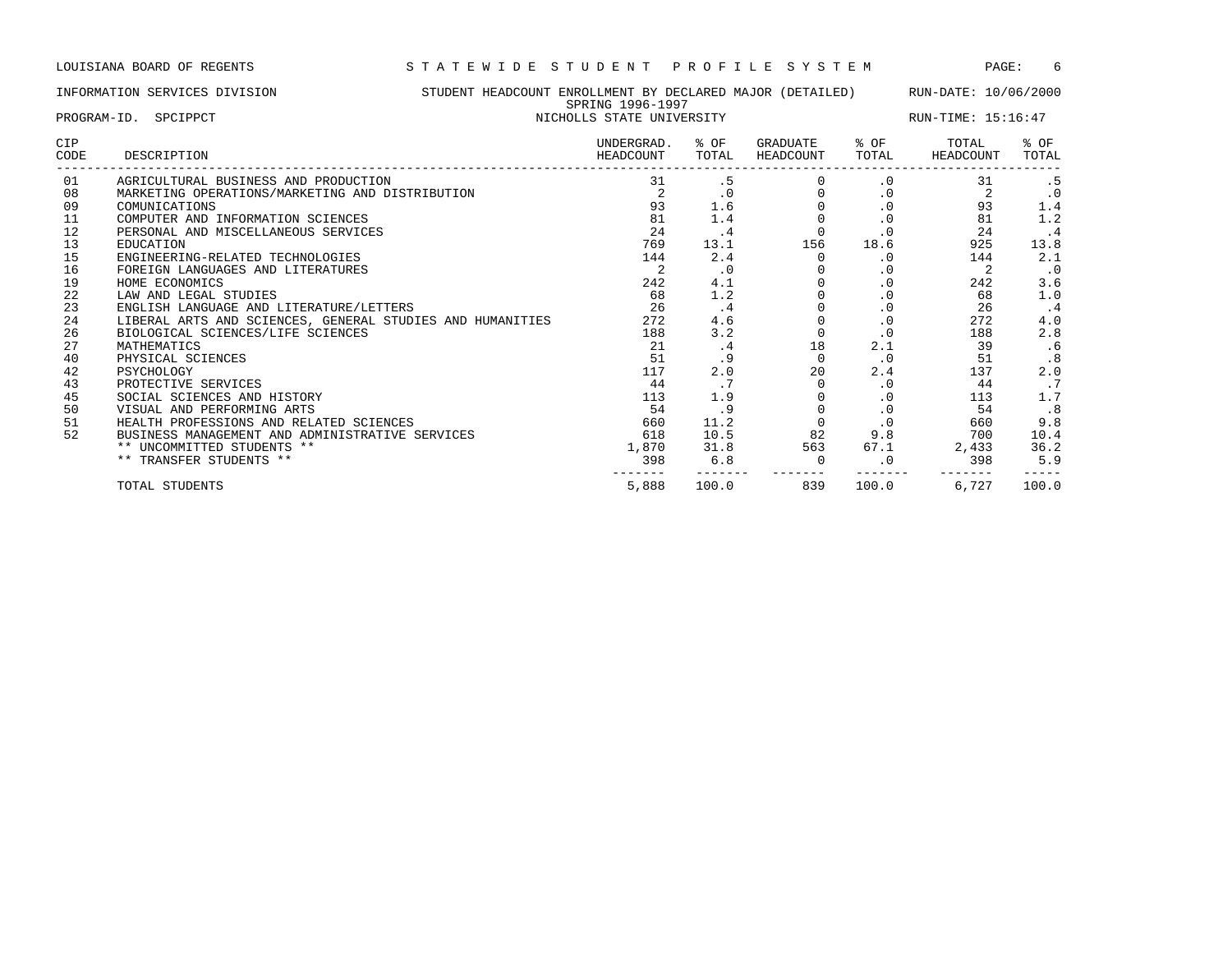INFORMATION SERVICES DIVISION STUDENT HEADCOUNT ENROLLMENT BY DECLARED MAJOR (DETAILED) RUN-DATE: 10/06/2000 SPRING 1996-1997 PROGRAM-ID. SPCIPPCT **EXAM-ID.** SPEIPPCT **EXAM-ID.** SPEIP START OF LA. IN MONROE RUN-TIME: 15:16:47

| CIP<br>CODE | DESCRIPTION                                               | UNDERGRAD.<br>HEADCOUNT | % OF<br>TOTAL | GRADUATE<br>HEADCOUNT | % OF<br>TOTAL | TOTAL<br>HEADCOUNT | % OF<br>TOTAL |
|-------------|-----------------------------------------------------------|-------------------------|---------------|-----------------------|---------------|--------------------|---------------|
| 01          | AGRICULTURAL BUSINESS AND PRODUCTION                      | 173                     | 1.8           |                       | $\cdot$ 0     | 173                | 1.6           |
| 02          | AGRICULTURAL SCIENCES                                     | 3                       | $\cdot$ 0     | $\Omega$              | $\cdot$ 0     | 3                  | .0            |
| 03          | CONSERVATION AND RENEWABLE NATURAL RESOURCES              |                         | $\cdot$ 0     | $\Omega$              | $\cdot$ 0     |                    | .0            |
| 09          | COMUNICATIONS                                             | 186                     | 2.0           | 33                    | 2.6           | 219                | 2.1           |
| 11          | COMPUTER AND INFORMATION SCIENCES                         | 154                     | 1.6           | $\mathbf 0$           | $\cdot$ 0     | 154                | 1.4           |
| 13          | <b>EDUCATION</b>                                          | 1,012                   | 10.8          | 396                   | 31.6          | 1,408              | 13.2          |
| 15          | ENGINEERING-RELATED TECHNOLOGIES                          | 157                     | 1.7           | $\Omega$              | $\cdot$ 0     | 157                | 1.5           |
| 16          | FOREIGN LANGUAGES AND LITERATURES                         | 20                      | $\cdot$ 2     | $\Omega$              | $\cdot$ 0     | 20                 | $\cdot$ 2     |
| 19          | HOME ECONOMICS                                            | 89                      | . 9           | 43                    | 3.4           | 132                | 1.2           |
| 20          | VOCATIONAL HOME ECONOMICS                                 | 39                      | $\cdot$ 4     | $\Omega$              | .0            | 39                 | .4            |
| 22          | LAW AND LEGAL STUDIES                                     | 84                      | .9            | $\Omega$              | $\cdot$ 0     | 84                 | .8            |
| 23          | ENGLISH LANGUAGE AND LITERATURE/LETTERS                   | 102                     | 1.1           | 23                    | 1.8           | 125                | 1.2           |
| 24          | LIBERAL ARTS AND SCIENCES, GENERAL STUDIES AND HUMANITIES | 530                     | 5.6           | $\Omega$              | $\cdot$ 0     | 530                | 5.0           |
| 26          | BIOLOGICAL SCIENCES/LIFE SCIENCES                         | 424                     | 4.5           | 31                    | 2.5           | 455                | 4.3           |
| 27          | MATHEMATICS                                               | 12                      | $\cdot$ 1     | $\Omega$              | $\cdot$ 0     | 12                 |               |
| 30          | MULTI/INTERDISCIPLINARY STUDIES                           | $\Omega$                | $\cdot$ 0     | 41                    | 3.3           | 41                 | $\cdot$ 4     |
| 31          | PARKS, RECREATION, LEISURE AND FITNESS STUDIES            | 129                     | 1.4           | $\Omega$              | $\cdot$ 0     | 129                | 1.2           |
| 40          | PHYSICAL SCIENCES                                         | 77                      | .8            | 25                    | 2.0           | 102                | 1.0           |
| 42          | PSYCHOLOGY                                                | 378                     | 4.0           | 54                    | 4.3           | 432                | 4.1           |
| 43          | PROTECTIVE SERVICES                                       | 458                     | 4.9           | 25                    | 2.0           | 483                | 4.5           |
| 44          | PUBLIC ADMINISTRATION AND SERVICES                        | 305                     | 3.3           | $\Omega$              | $\cdot$ 0     | 305                | 2.9           |
| 45          | SOCIAL SCIENCES AND HISTORY                               | 129                     | 1.4           | 11                    | .9            | 140                | 1.3           |
| 49          | TRANSPORTATION AND MATERIALS MOVING WORKERS               | 72                      | .8            | $\mathbf 0$           | $\cdot$ 0     | 72                 | .7            |
| 50          | VISUAL AND PERFORMING ARTS                                | 102                     | 1.1           | 14                    | 1.1           | 116                | 1.1           |
| 51          | HEALTH PROFESSIONS AND RELATED SCIENCES                   | 3,092                   | 33.0          | 103                   | 8.2           | 3,195              | 30.0          |
| 52          | BUSINESS MANAGEMENT AND ADMINISTRATIVE SERVICES           | 1,245                   | 13.3          | 106                   | 8.4           | 1,351              | 12.7          |
|             | ** UNCOMMITTED STUDENTS **                                | 349                     | 3.7           | 350                   | 27.9          | 699                | 6.6           |
|             | ** TRANSFER STUDENTS **                                   | 56                      | .6            | $\Omega$              | $\cdot$ 0     | 56                 | . 5           |
|             | TOTAL STUDENTS                                            | 9,381                   | 100.0         | 1,255                 | 100.0         | 10,636             | 100.0         |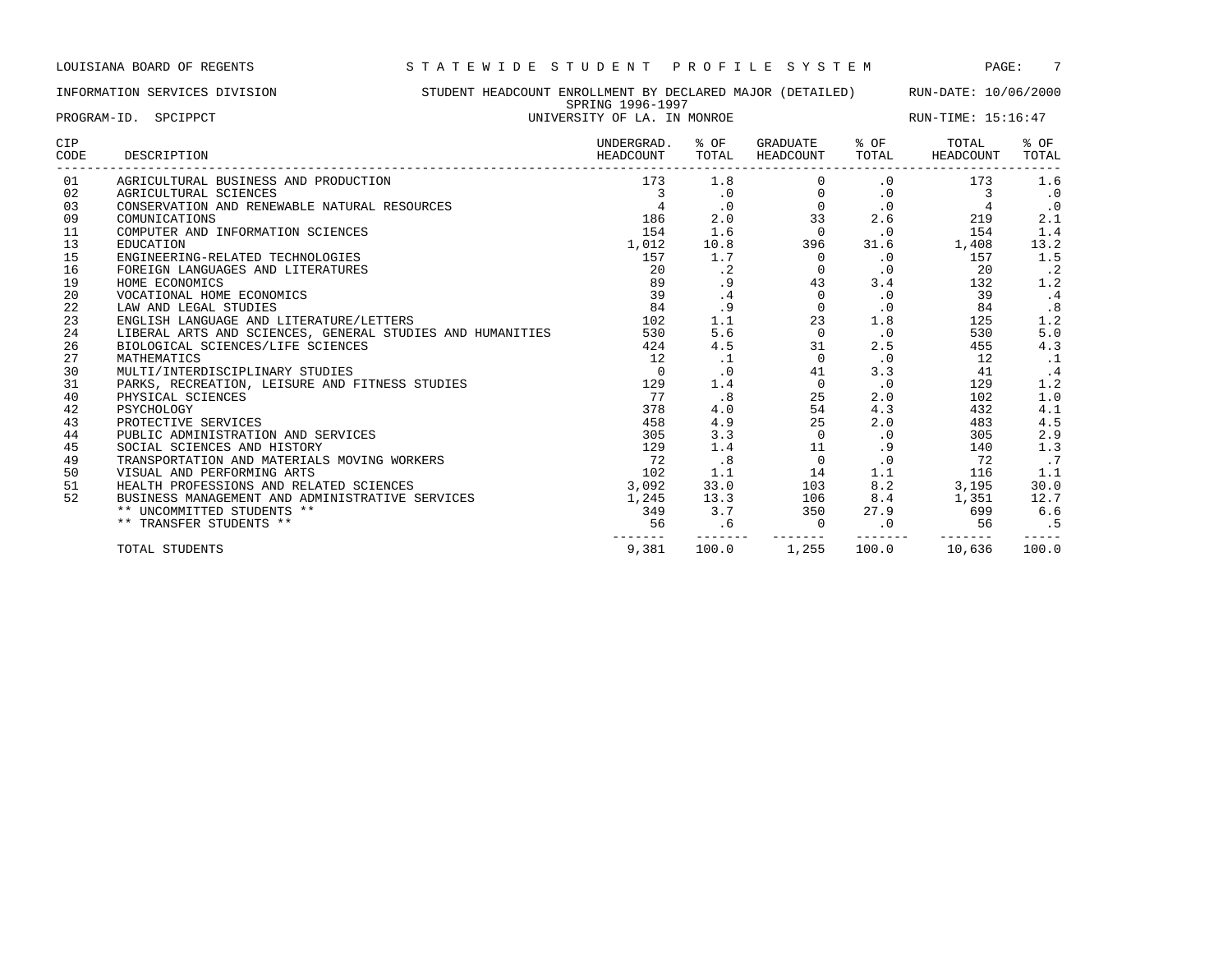## INFORMATION SERVICES DIVISION STUDENT HEADCOUNT ENROLLMENT BY DECLARED MAJOR (DETAILED) RUN-DATE: 10/06/2000 SPRING 1996-1997

| PROGRAM-ID. SPCIPPCT |                                                           | NORTHWESTERN STATE UNIVERSITY |               |                       | RUN-TIME: 15:16:47 |                    |               |  |
|----------------------|-----------------------------------------------------------|-------------------------------|---------------|-----------------------|--------------------|--------------------|---------------|--|
| <b>CIP</b><br>CODE   | DESCRIPTION                                               | UNDERGRAD.<br>HEADCOUNT       | % OF<br>TOTAL | GRADUATE<br>HEADCOUNT | % OF<br>TOTAL      | TOTAL<br>HEADCOUNT | % OF<br>TOTAL |  |
| 09                   | COMUNICATIONS                                             | 141                           | 1.8           |                       | $\cdot$ 0          | 141                | 1.6           |  |
| 11                   | COMPUTER AND INFORMATION SCIENCES                         | 189                           | 2.4           |                       | $\cdot$ 0          | 189                | 2.1           |  |
| 13                   | EDUCATION                                                 | 1,333                         | 17.0          | 479                   | 43.9               | 1,812              | 20.3          |  |
| 15                   | ENGINEERING-RELATED TECHNOLOGIES                          | 187                           | 2.4           |                       |                    | 187                | 2.1           |  |
| 19                   | HOME ECONOMICS                                            | 47                            | . 6           |                       | . 0                | 47                 | .5            |  |
| 23                   | ENGLISH LANGUAGE AND LITERATURE/LETTERS                   | 70                            | . 9           | 26                    | 2.4                | 96                 | 1.1           |  |
| 24                   | LIBERAL ARTS AND SCIENCES, GENERAL STUDIES AND HUMANITIES | 1,296                         | 16.5          |                       | $\cdot$ 0          | 1,296              | 14.5          |  |
| 26                   | BIOLOGICAL SCIENCES/LIFE SCIENCES                         | 449                           | 5.7           |                       | $\cdot$ 0          | 449                | 5.0           |  |
| 27                   | MATHEMATICS                                               | 30                            | .4            |                       | $\cdot$ 0          | 30                 | $\cdot$ 3     |  |
| 40                   | PHYSICAL SCIENCES                                         | 66                            | .8            |                       | $\cdot$ 0          | 66                 | .7            |  |
| 42                   | PSYCHOLOGY                                                | 370                           | 4.7           | 34                    | 3.1                | 404                | 4.5           |  |
| 44                   | PUBLIC ADMINISTRATION AND SERVICES                        | 283                           | 3.6           |                       | $\cdot$ 0          | 283                | 3.2           |  |
| 45                   | SOCIAL SCIENCES AND HISTORY                               | 239                           | 3.0           | 28                    | 2.6                | 267                | 3.0           |  |
| 48                   | PRECISION PRODUCTION TRADES                               |                               | $\cdot$ 0     |                       | $\cdot$ 0          |                    | $\cdot$ 0     |  |
| 50                   | VISUAL AND PERFORMING ARTS                                | 133                           | 1.7           | 18                    | 1.6                | 151                | 1.7           |  |
| 51                   | HEALTH PROFESSIONS AND RELATED SCIENCES                   | 1,972                         | 25.1          | 123                   | 11.3               | 2,095              | 23.4          |  |
| 52                   | BUSINESS MANAGEMENT AND ADMINISTRATIVE SERVICES           | 978                           | 12.5          |                       | $\cdot$ 0          | 978                | 10.9          |  |
|                      | ** UNCOMMITTED STUDENTS **                                | 67                            | . 9           | 384                   | 35.2               | 451                | 5.0           |  |
|                      | TOTAL STUDENTS                                            | 7,851                         | 100.0         | 1,092                 | 100.0              | 8,943              | 100.0         |  |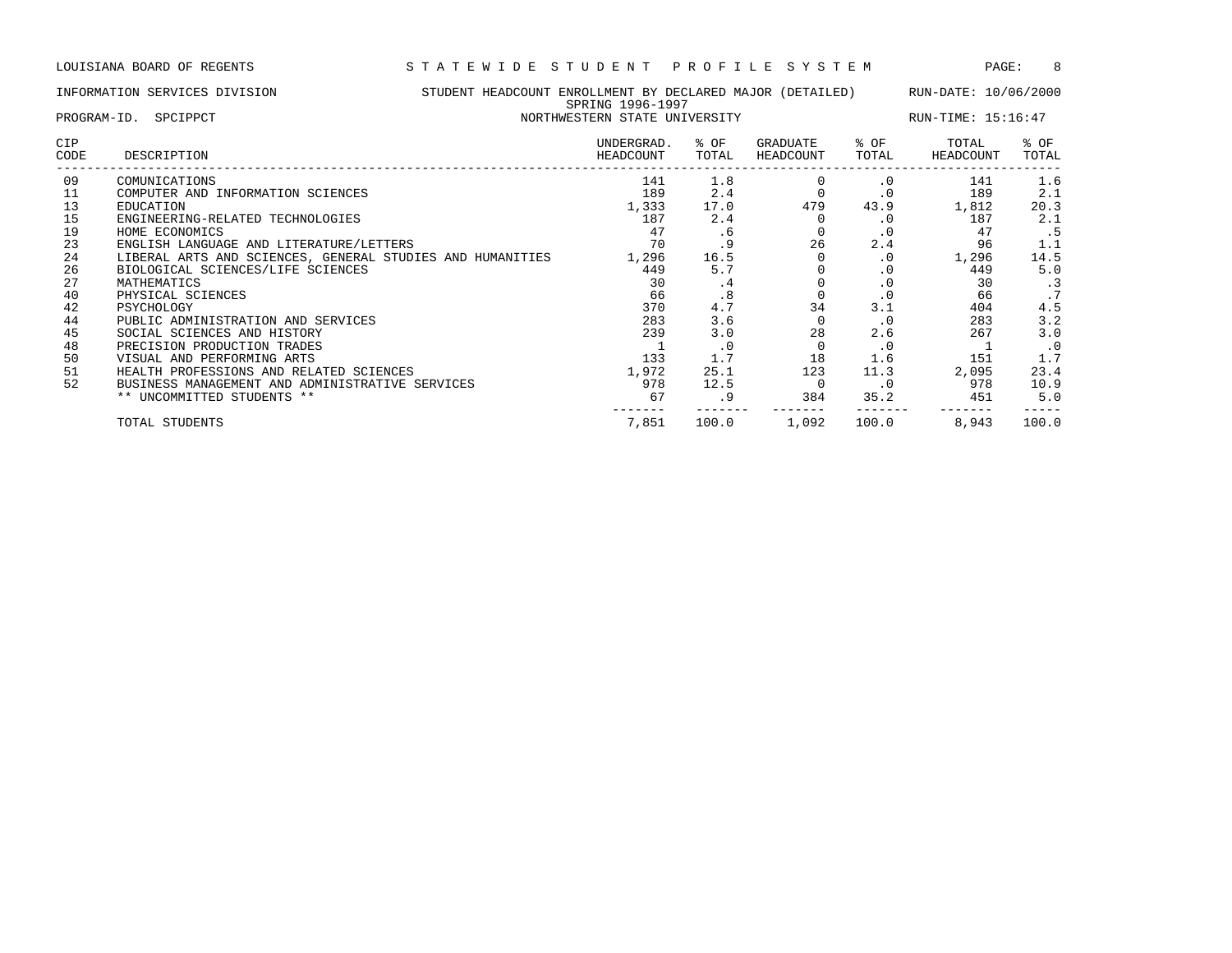------- ------- ------- ------- ------- -----

## INFORMATION SERVICES DIVISION STUDENT HEADCOUNT ENROLLMENT BY DECLARED MAJOR (DETAILED) RUN-DATE: 10/06/2000 SPRING 1996-1997 PROGRAM-ID. SPCIPPCT SOUTHEASTERN LA UNIVERSITY SOUTHEASTERN AND SOUTHEASTERN LA UNIVERSITY CIP UNDERGRAD. % OF GRADUATE % OF TOTAL % OF CODE DESCRIPTION HEADCOUNT TOTAL HEADCOUNT TOTAL HEADCOUNT TOTAL ------------------------------------------------------------------------------------------------------------------------------------ 02 AGRICULTURAL SCIENCES 40 .3 0 .0 40 .3 09 COMUNICATIONS 274 2.2 0 .0 274 1.9 11 COMPUTER AND INFORMATION SCIENCES 6 6 2.4 2.4 300 2.1 300 2.1 13 EDUCATION 2,574 20.5 440 26.2 3,014 21.1 15 ENGINEERING-RELATED TECHNOLOGIES 417 3.3 0 .0 417 2.9 16 FOREIGN LANGUAGES AND LITERATURES 36 .3 36 .3 0 .0 36 .3 19 HOME ECONOMICS 108 .9 0 .0 108 .8 23 ENGLISH LANGUAGE AND LITERATURE/LETTERS 118 .9 34 2.0 152 1.1 24 LIBERAL ARTS AND SCIENCES, GENERAL STUDIES AND HUMANITIES 232 1.8 0 .0 232 1.6 26 BIOLOGICAL SCIENCES/LIFE SCIENCES 615 515 515 4.1 40 2.4 555 3.9 27 MATHEMATICS 22 .2 0 .0 22 .2 40 PHYSICAL SCIENCES 73 .6 0 .0 73 .5 42 PSYCHOLOGY 371 3.0 36 2.1 407 2.9 43 PROTECTIVE SERVICES 566 4.5 0 .0 566 4.0 44 PUBLIC ADMINISTRATION AND SERVICES 381 3.0 0 .0 381 2.7

 SOCIAL SCIENCES AND HISTORY 304 2.4 32 1.9 336 2.4 VISUAL AND PERFORMING ARTS 215 1.7 17 1.0 232 1.6 HEALTH PROFESSIONS AND RELATED SCIENCES 1,484 11.8 145 8.6 1,629 11.4 BUSINESS MANAGEMENT AND ADMINISTRATIVE SERVICES 2,200 17.5 147 8.7 2,347 16.5 \*\* UNCOMMITTED STUDENTS \*\* 2,086 16.6 791 47.0 2,877 20.2 \*\* TRANSFER STUDENTS \*\* 254 2.0 0 .0 254 1.8

TOTAL STUDENTS 12,570 100.0 1,682 100.0 14,252 100.0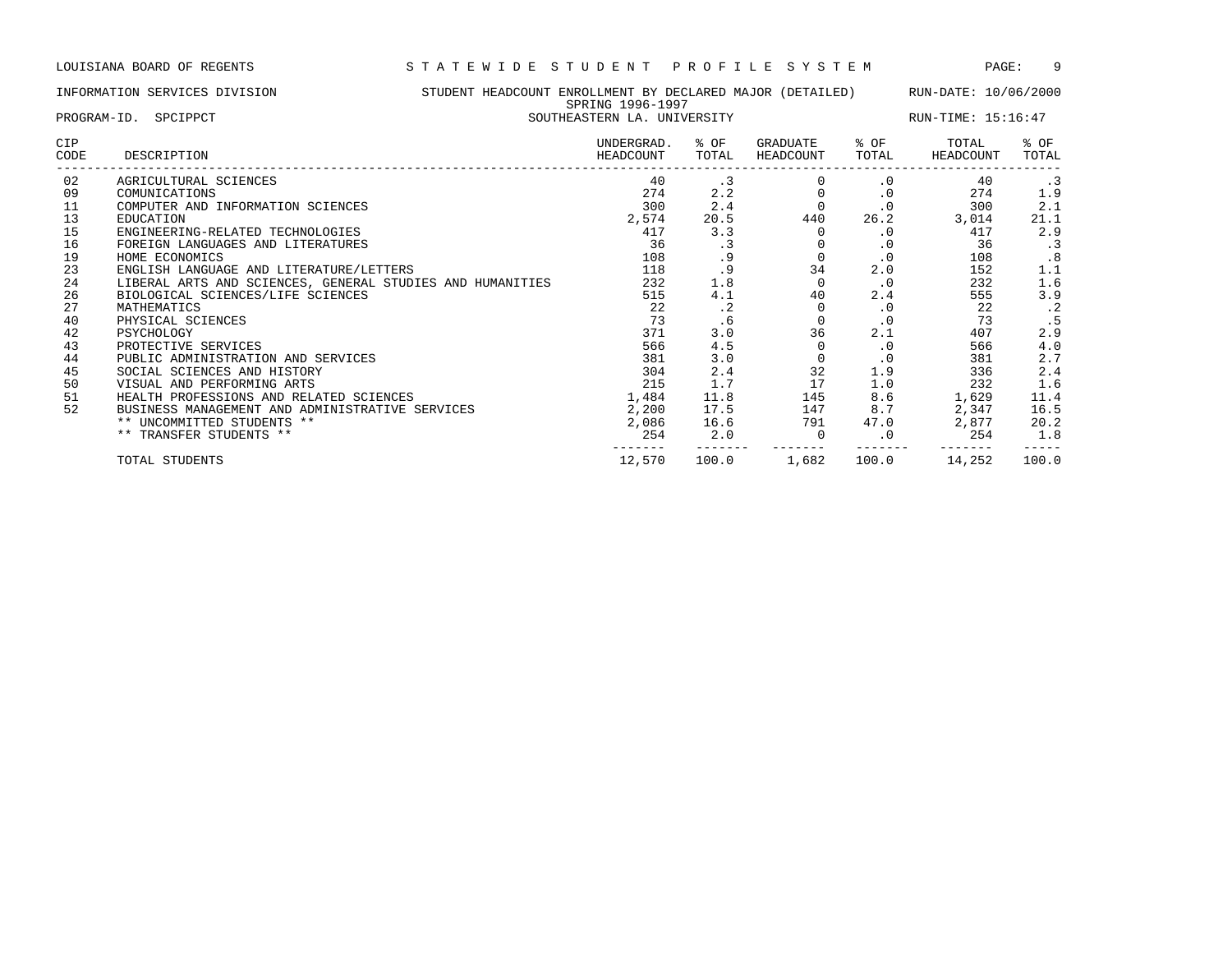INFORMATION SERVICES DIVISION STUDENT HEADCOUNT ENROLLMENT BY DECLARED MAJOR (DETAILED) RUN-DATE: 10/06/2000 SPRING 1996-1997 PROGRAM-ID. SPCIPPCT **EXECUTE:** 15:16:47

| CIP<br>CODE | DESCRIPTION                                               | UNDERGRAD.<br>HEADCOUNT | % OF<br>TOTAL | GRADUATE<br><b>HEADCOUNT</b> | % OF<br>TOTAL | TOTAL<br>HEADCOUNT | % OF<br>TOTAL |
|-------------|-----------------------------------------------------------|-------------------------|---------------|------------------------------|---------------|--------------------|---------------|
| 01          | AGRICULTURAL BUSINESS AND PRODUCTION                      | 50                      | .4            |                              | $\cdot$ 0     | 50                 | $\cdot$ 3     |
| 02          | AGRICULTURAL SCIENCES                                     | 82                      | .6            | $\Omega$                     | $\cdot$ 0     | 82                 | .5            |
| 03          | CONSERVATION AND RENEWABLE NATURAL RESOURCES              | 178                     | 1.3           | $\Omega$                     | $\cdot$ 0     | 178                | 1.1           |
| 04          | ARCHITECTURE AND RELATED PROGRAMS                         | 271                     | 1.9           | $\Omega$                     | $\cdot$ 0     | 271                | 1.7           |
| 05          | AREA, ETHNIC AND CULTURAL STUDIES                         | $\Omega$                | $\cdot$ 0     | 10                           | .7            | 10                 | $\cdot$ 1     |
| 08          | MARKETING OPERATIONS/MARKETING AND DISTRIBUTION           | 65                      | . 5           | $\mathbf 0$                  | $\cdot$ 0     | 65                 | $\cdot$ 4     |
| 09          | COMUNICATIONS                                             | 484                     | 3.4           | 34                           | 2.3           | 518                | 3.3           |
| 11          | COMPUTER AND INFORMATION SCIENCES                         | 317                     | 2.3           | 128                          | 8.8           | 445                | 2.9           |
| 13          | <b>EDUCATION</b>                                          | 1,961                   | 13.9          | 244                          | 16.9          | 2,205              | 14.2          |
| 14          | ENGINEERING                                               | 760                     | 5.4           | 142                          | 9.8           | 902                | 5.8           |
| 15          | ENGINEERING-RELATED TECHNOLOGIES                          | 294                     | 2.1           | $\circ$                      | $\cdot$ 0     | 294                | 1.9           |
| 16          | FOREIGN LANGUAGES AND LITERATURES                         | 28                      | $\cdot$ 2     | 16                           | 1.1           | 44                 | $\cdot$ 3     |
| 19          | HOME ECONOMICS                                            | 486                     | 3.5           | 22                           | 1.5           | 508                | 3.3           |
| 20          | VOCATIONAL HOME ECONOMICS                                 | 10                      | $\cdot$ 1     | $\Omega$                     | $\cdot$ 0     | 10                 | $\cdot$ 1     |
| 22          | LAW AND LEGAL STUDIES                                     | 94                      | .7            | $\Omega$                     | $\cdot$ 0     | 94                 | .6            |
| 23          | ENGLISH LANGUAGE AND LITERATURE/LETTERS                   | 177                     | 1.3           | 113                          | 7.8           | 290                | 1.9           |
| 24          | LIBERAL ARTS AND SCIENCES, GENERAL STUDIES AND HUMANITIES | 897                     | 6.4           | $\Omega$                     | $\cdot$ 0     | 897                | 5.8           |
| 26          | BIOLOGICAL SCIENCES/LIFE SCIENCES                         | 579                     | 4.1           | 68                           | 4.7           | 647                | 4.2           |
| 27          | MATHEMATICS                                               | 27                      | $\cdot$ 2     | 48                           | 3.3           | 75                 | .5            |
| 38          | PHILOSOPHY AND RELIGION                                   | 6                       | $\cdot$ 0     | $\Omega$                     | $\cdot$ 0     | 6                  | $\cdot$ 0     |
| 40          | PHYSICAL SCIENCES                                         | 96                      | .7            | 26                           | 1.8           | 122                | .8            |
| 42          | PSYCHOLOGY                                                | 457                     | 3.2           | 37                           | 2.6           | 494                | 3.2           |
| 43          | PROTECTIVE SERVICES                                       | 505                     | 3.6           | $\Omega$                     | $\cdot$ 0     | 505                | 3.3           |
| 45          | SOCIAL SCIENCES AND HISTORY                               | 469                     | 3.3           | 27                           | 1.9           | 496                | 3.2           |
| 50          | VISUAL AND PERFORMING ARTS                                | 353                     | 2.5           | 15                           | 1.0           | 368                | 2.4           |
| 51          | HEALTH PROFESSIONS AND RELATED SCIENCES                   | 1,589                   | 11.3          | 118                          | 8.2           | 1,707              | 11.0          |
| 52          | BUSINESS MANAGEMENT AND ADMINISTRATIVE SERVICES           | 2,105                   | 15.0          | 117                          | 8.1           | 2,222              | 14.3          |
|             | ** UNCOMMITTED STUDENTS **                                | 1,578                   | 11.2          | 282                          | 19.5          | 1,860              | 12.0          |
|             | ** TRANSFER STUDENTS **                                   | 152                     | 1.1           | $\mathbf 0$                  | $\cdot$ 0     | 152                | 1.0           |
|             | TOTAL STUDENTS                                            | 14,070                  | 100.0         | 1,447                        | 100.0         | 15,517             | 100.0         |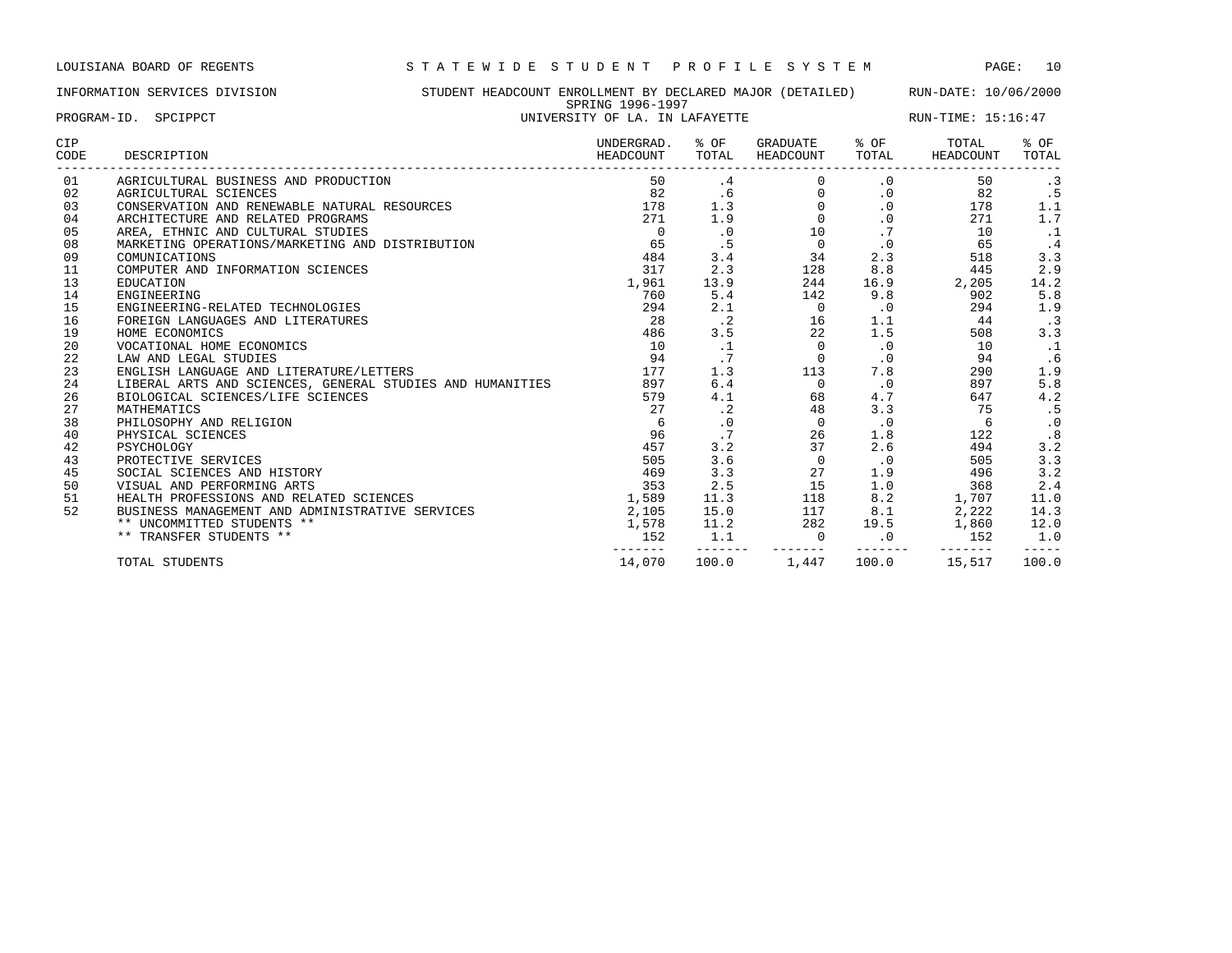|                | INFORMATION SERVICES DIVISION                                                                                                                                                            | STUDENT HEADCOUNT ENROLLMENT BY DECLARED MAJOR (DETAILED)<br>SPRING 1996-1997 |                            |                       |               |                                 | RUN-DATE: 10/06/2000              |
|----------------|------------------------------------------------------------------------------------------------------------------------------------------------------------------------------------------|-------------------------------------------------------------------------------|----------------------------|-----------------------|---------------|---------------------------------|-----------------------------------|
| PROGRAM-ID.    | SPCIPPCT                                                                                                                                                                                 |                                                                               | L.S.U. AT ALEXANDRIA       |                       |               |                                 |                                   |
| CIP<br>CODE    | DESCRIPTION                                                                                                                                                                              | UNDERGRAD.<br>HEADCOUNT                                                       | % OF<br>TOTAL              | GRADUATE<br>HEADCOUNT | % OF<br>TOTAL | TOTAL<br>HEADCOUNT              | % OF<br>TOTAL                     |
| 11<br>51<br>52 | COMPUTER AND INFORMATION SCIENCES<br>HEALTH PROFESSIONS AND RELATED SCIENCES<br>BUSINESS MANAGEMENT AND ADMINISTRATIVE SERVICES<br>** UNCOMMITTED STUDENTS **<br>** TRANSFER STUDENTS ** | 47<br>656<br>10<br>114<br>1,390                                               | 2.1<br>29.6<br>5.1<br>62.7 |                       | $\cdot$ 0     | 47<br>656<br>10<br>114<br>1,390 | 2.1<br>29.6<br>د .<br>5.1<br>62.7 |
|                | TOTAL STUDENTS                                                                                                                                                                           | 2,217                                                                         | 100.0                      |                       | . 0           | 2,217                           | 100.0                             |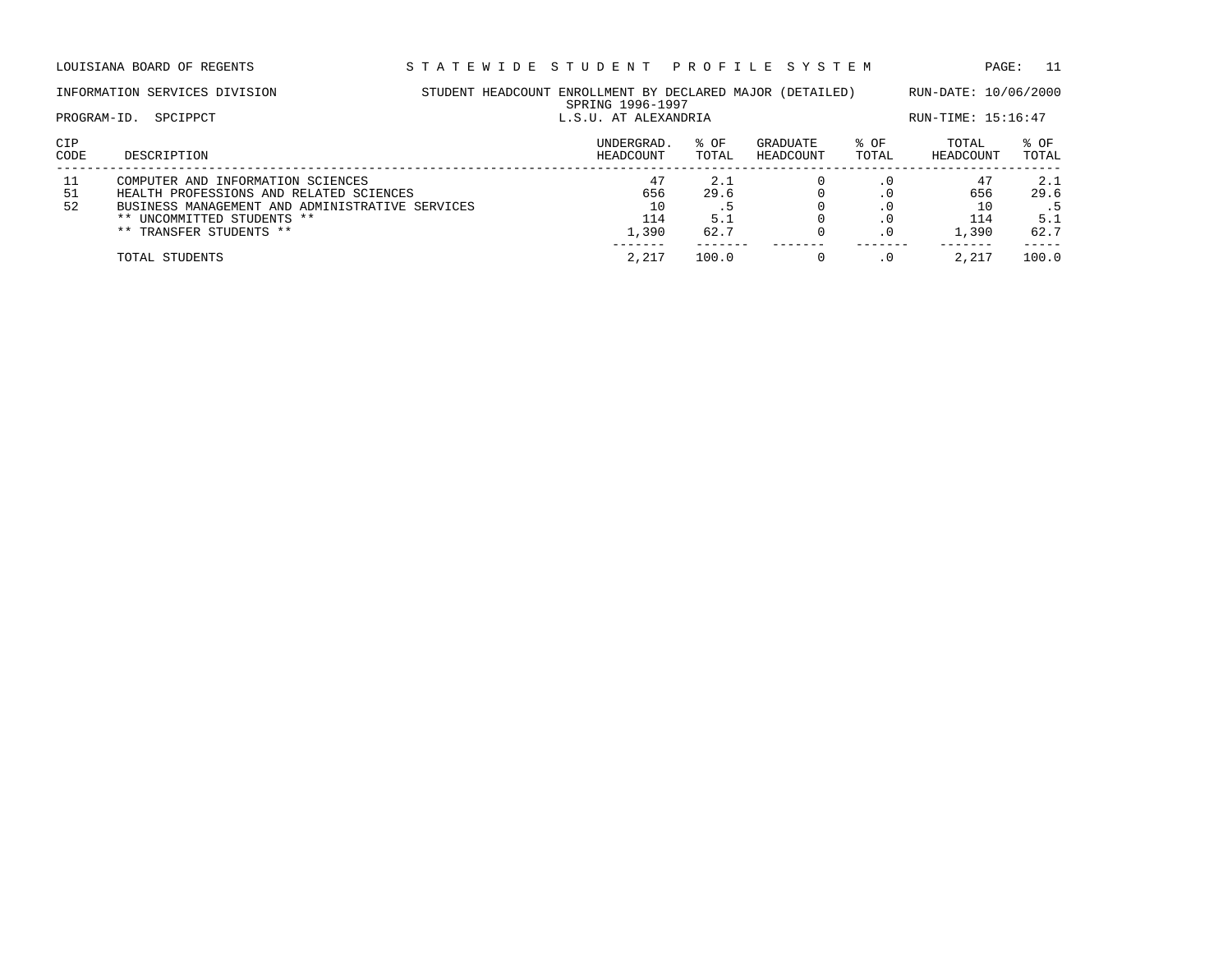# INFORMATION SERVICES DIVISION STUDENT HEADCOUNT ENROLLMENT BY DECLARED MAJOR (DETAILED) RUN-DATE: 10/06/2000 SPRING 1996-1997<br>L.S. ILL IN RATON POUGE

|             | PROGRAM-ID. SPCIPPCT                                                   |                              | OLIVING TOOO TOO!<br>L.S.U. IN BATON ROUGE |                                                                                                                                                                     |             |                                                                                                                                                                            | RUN-TIME: 15:16:47  |
|-------------|------------------------------------------------------------------------|------------------------------|--------------------------------------------|---------------------------------------------------------------------------------------------------------------------------------------------------------------------|-------------|----------------------------------------------------------------------------------------------------------------------------------------------------------------------------|---------------------|
| CIP<br>CODE | DESCRIPTION                                                            | UNDERGRAD. % OF<br>HEADCOUNT | TOTAL                                      | GRADUATE % OF<br>HEADCOUNT                                                                                                                                          |             | TOTAL<br>TOTAL HEADCOUNT                                                                                                                                                   | % OF<br>TOTAL       |
| 01          | AGRICULTURAL BUSINESS AND PRODUCTION                                   | 90                           |                                            |                                                                                                                                                                     |             |                                                                                                                                                                            | . 5                 |
| 02          | AGRICULTURAL SCIENCES                                                  |                              |                                            |                                                                                                                                                                     |             | 502                                                                                                                                                                        | 2.0                 |
| 03          | CONSERVATION AND RENEWABLE NATURAL RESOURCES                           | 406 2.0                      |                                            |                                                                                                                                                                     |             |                                                                                                                                                                            | 2.2                 |
| 04          | ARCHITECTURE AND RELATED PROGRAMS<br>$\frac{1}{28}$<br>$\frac{1}{220}$ |                              |                                            |                                                                                                                                                                     |             |                                                                                                                                                                            | 2.7                 |
| 05          | AREA, ETHNIC AND CULTURAL STUDIES                                      |                              |                                            | $\begin{array}{cccc} 600 & 5.0 & 0 \\ 5 & .0 & 0 \\ 78 & .4 & 0 \\ 720 & 3.6 & 73 \\ 293 & 1.5 & 147 \\ 1,270 & 6.4 & 714 & 1 \\ 2,271 & 11.4 & 448 \\ \end{array}$ |             |                                                                                                                                                                            | $\cdot$ 0           |
| 08          | MARKETING OPERATIONS/MARKETING AND DISTRIBUTION                        |                              |                                            |                                                                                                                                                                     | $\cdot$ 0   | 78                                                                                                                                                                         | $\cdot$ 3           |
| 09          | COMUNICATIONS                                                          |                              |                                            |                                                                                                                                                                     |             | 1.4<br>793                                                                                                                                                                 | 3.1                 |
| 11          | COMPUTER AND INFORMATION SCIENCES                                      |                              |                                            |                                                                                                                                                                     |             | 2.7<br>440                                                                                                                                                                 | 1.7                 |
| 13          | EDUCATION                                                              |                              |                                            |                                                                                                                                                                     |             | 13.3 1,984                                                                                                                                                                 | 7.8                 |
| 14          | ENGINEERING                                                            |                              |                                            |                                                                                                                                                                     |             | 8.4<br>2,719                                                                                                                                                               | 10.8                |
| 15          | ENGINEERING-RELATED TECHNOLOGIES                                       | 126                          | .6                                         | $\begin{array}{c}0\\49\end{array}$                                                                                                                                  |             | $\overline{0}$<br>126                                                                                                                                                      | .5                  |
| 16          | FOREIGN LANGUAGES AND LITERATURES                                      | 92                           | $\overline{5}$                             |                                                                                                                                                                     |             | $.9$ 141                                                                                                                                                                   | .6                  |
| 19          | HOME ECONOMICS                                                         | 332                          | 1.7                                        | 51                                                                                                                                                                  |             | 1.0<br>383                                                                                                                                                                 | 1.5                 |
| 22          | LAW AND LEGAL STUDIES                                                  | 58                           | $\cdot$ 3                                  | $\begin{array}{c}0\\198\end{array}$                                                                                                                                 | $\cdot$ 0   | 58                                                                                                                                                                         | $\cdot$ . 2         |
| 23          | ENGLISH LANGUAGE AND LITERATURE/LETTERS                                | $\frac{33}{22}$              | 2.6                                        |                                                                                                                                                                     | 3.7         | 721                                                                                                                                                                        | 2.9                 |
| 24          | LIBERAL ARTS AND SCIENCES, GENERAL STUDIES AND HUMANITIES 807          |                              | 4.0                                        | 39                                                                                                                                                                  | $\cdot$ 7   | 846                                                                                                                                                                        | 3.3                 |
| 25          | LIBRARY SCIENCE                                                        | $\Omega$                     | $\overline{0}$                             | 153                                                                                                                                                                 |             | 2.9<br>153                                                                                                                                                                 | .6                  |
| 26          | BIOLOGICAL SCIENCES/LIFE SCIENCES                                      | 1,205                        | 6.0                                        | 186                                                                                                                                                                 |             | $3.5$ 1,391                                                                                                                                                                | 5.5                 |
| 27          | MATHEMATICS                                                            | 75                           | $\cdot$ 4                                  | 78                                                                                                                                                                  |             | 1.5 153                                                                                                                                                                    | .6                  |
| 30          | MULTI/INTERDISCIPLINARY STUDIES                                        | $\Omega$                     | $\cdot$ 0                                  | 16                                                                                                                                                                  |             | $\cdot$ 3 16                                                                                                                                                               | $\frac{1}{3}$       |
| 38          | PHILOSOPHY AND RELIGION                                                | 55                           | .3                                         |                                                                                                                                                                     | $\cdot$ . 2 | 67                                                                                                                                                                         |                     |
| 40          | PHYSICAL SCIENCES                                                      | 167                          | .8                                         | $\begin{array}{c} 12 \\ 280 \end{array}$<br>280                                                                                                                     | 5.2         | 447                                                                                                                                                                        | 1.8                 |
| 42          | PSYCHOLOGY                                                             | 745                          |                                            | 3.7<br>133                                                                                                                                                          | 2.5         | 878                                                                                                                                                                        | 3.5                 |
| 43          | PROTECTIVE SERVICES                                                    | $\overline{2}$               | $\cdot$ 0                                  | $\overline{0}$                                                                                                                                                      | $\cdot$ 0   | $\sim$ 2                                                                                                                                                                   | $\cdot$ 0           |
| 44          | PUBLIC ADMINISTRATION AND SERVICES                                     | $\Omega$                     | $\cdot$ 0                                  | 310                                                                                                                                                                 |             | 5.8<br>310                                                                                                                                                                 | 1.2                 |
| 45          | SOCIAL SCIENCES AND HISTORY                                            | 1,130                        | 5.7                                        | 338                                                                                                                                                                 |             | $6.3$ 1,468                                                                                                                                                                | 5.8                 |
| 50          | VISUAL AND PERFORMING ARTS                                             | 583                          | 2.9                                        | 250                                                                                                                                                                 | 4.7         |                                                                                                                                                                            | 3.3                 |
| 51          | HEALTH PROFESSIONS AND RELATED SCIENCES                                | 772                          |                                            |                                                                                                                                                                     |             |                                                                                                                                                                            | 4.7                 |
| 52          | BUSINESS MANAGEMENT AND ADMINISTRATIVE SERVICES                        | 2,267                        |                                            |                                                                                                                                                                     |             | $\begin{array}{cc} & & \ddots \\ & & 1,200 \\ & & 2.692 \end{array}$                                                                                                       | 10.6                |
|             | ** UNCOMMITTED STUDENTS **                                             | --------                     | --------                                   |                                                                                                                                                                     |             | $\begin{array}{ccccccccc}\n & 772 & & 3.9 & & 428 & & 8.0 & & 1,200 \\ 2,267 & & 11.4 & & 425 & & 7.9 & & 2,692 \\ 4,906 & & 24.6 & & 628 & & 11.7 & & 5,534\n\end{array}$ | 21.9<br>$- - - - -$ |
|             | TOTAL STUDENTS                                                         | 19,940                       | 100.0                                      | 5,352                                                                                                                                                               | 100.0       | 25,292                                                                                                                                                                     | 100.0               |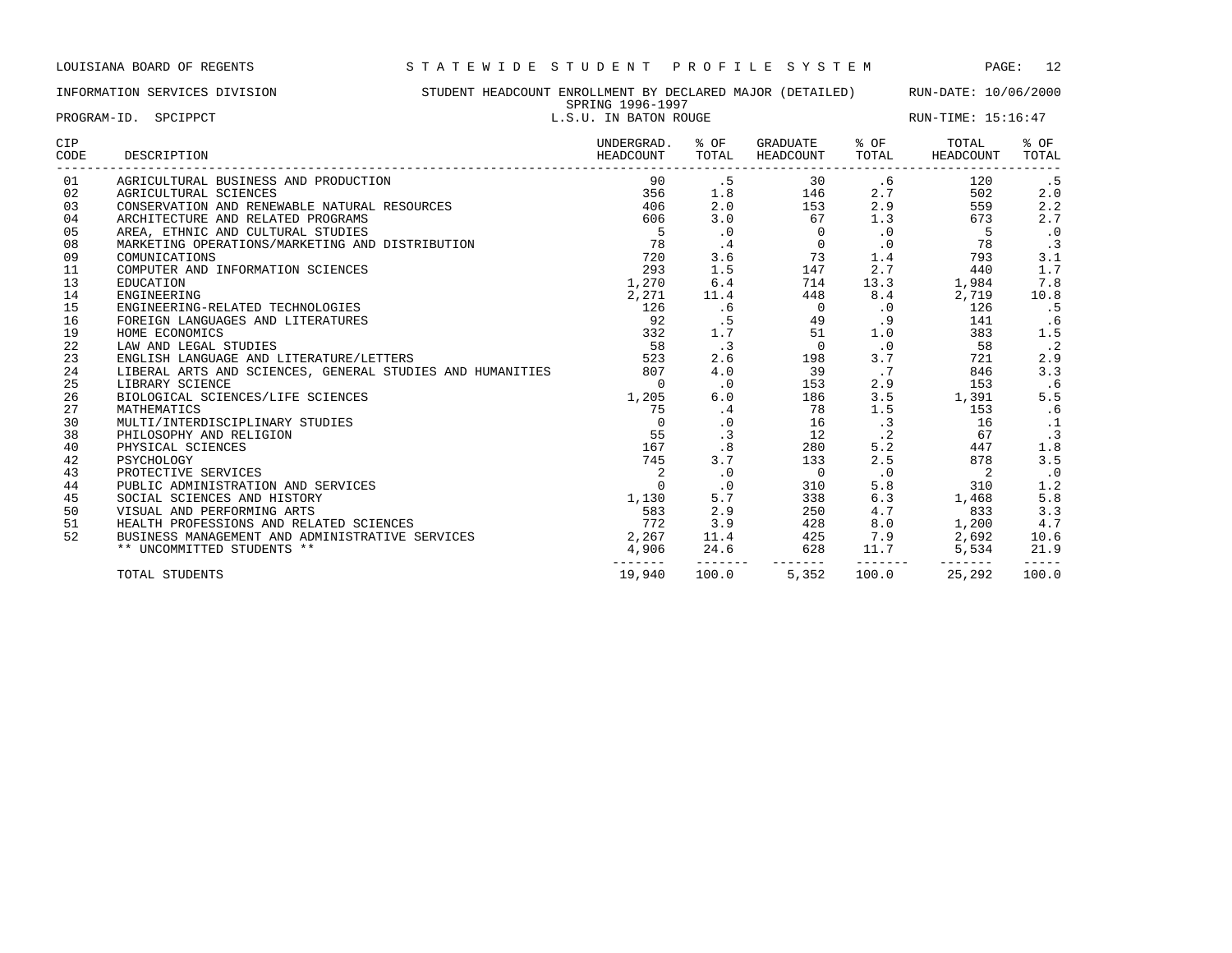| STUDENT HEADCOUNT ENROLLMENT BY DECLARED MAJOR (DETAILED)<br>INFORMATION SERVICES DIVISION<br>SPRING 1996-1997 |                                                           |  |                  |       | RUN-DATE: 10/06/2000 |           |                    |           |  |
|----------------------------------------------------------------------------------------------------------------|-----------------------------------------------------------|--|------------------|-------|----------------------|-----------|--------------------|-----------|--|
| PROGRAM-ID.                                                                                                    | SPCIPPCT                                                  |  | L.S.U. AT EUNICE |       |                      |           | RUN-TIME: 15:16:47 |           |  |
| CIP                                                                                                            |                                                           |  | UNDERGRAD.       | % OF  | GRADUATE             | % OF      | TOTAL              | % OF      |  |
| CODE                                                                                                           | DESCRIPTION                                               |  | HEADCOUNT        | TOTAL | HEADCOUNT            | TOTAL     | HEADCOUNT          | TOTAL     |  |
| 24                                                                                                             | LIBERAL ARTS AND SCIENCES, GENERAL STUDIES AND HUMANITIES |  | 35               | 1.4   |                      | $\cdot$ 0 | 35                 | 1.4       |  |
| 43                                                                                                             | PROTECTIVE SERVICES                                       |  | 75               | 3.0   |                      |           |                    | 3.0       |  |
| 51                                                                                                             | HEALTH PROFESSIONS AND RELATED SCIENCES                   |  | 630              | 25.2  |                      | . 0       | 630                | 25.2      |  |
| 52                                                                                                             | BUSINESS MANAGEMENT AND ADMINISTRATIVE SERVICES           |  | 289              | 11.6  |                      |           | 289                | 11.6      |  |
|                                                                                                                | ** UNCOMMITTED STUDENTS **                                |  | 1,468            | 58.8  |                      | . 0       | 1,468              | 58.8      |  |
|                                                                                                                | ** TRANSFER STUDENTS **                                   |  |                  |       |                      |           |                    | $\cdot$ 0 |  |
|                                                                                                                | TOTAL STUDENTS                                            |  | 2,498            | 100.0 |                      |           | 2,498              | 100.0     |  |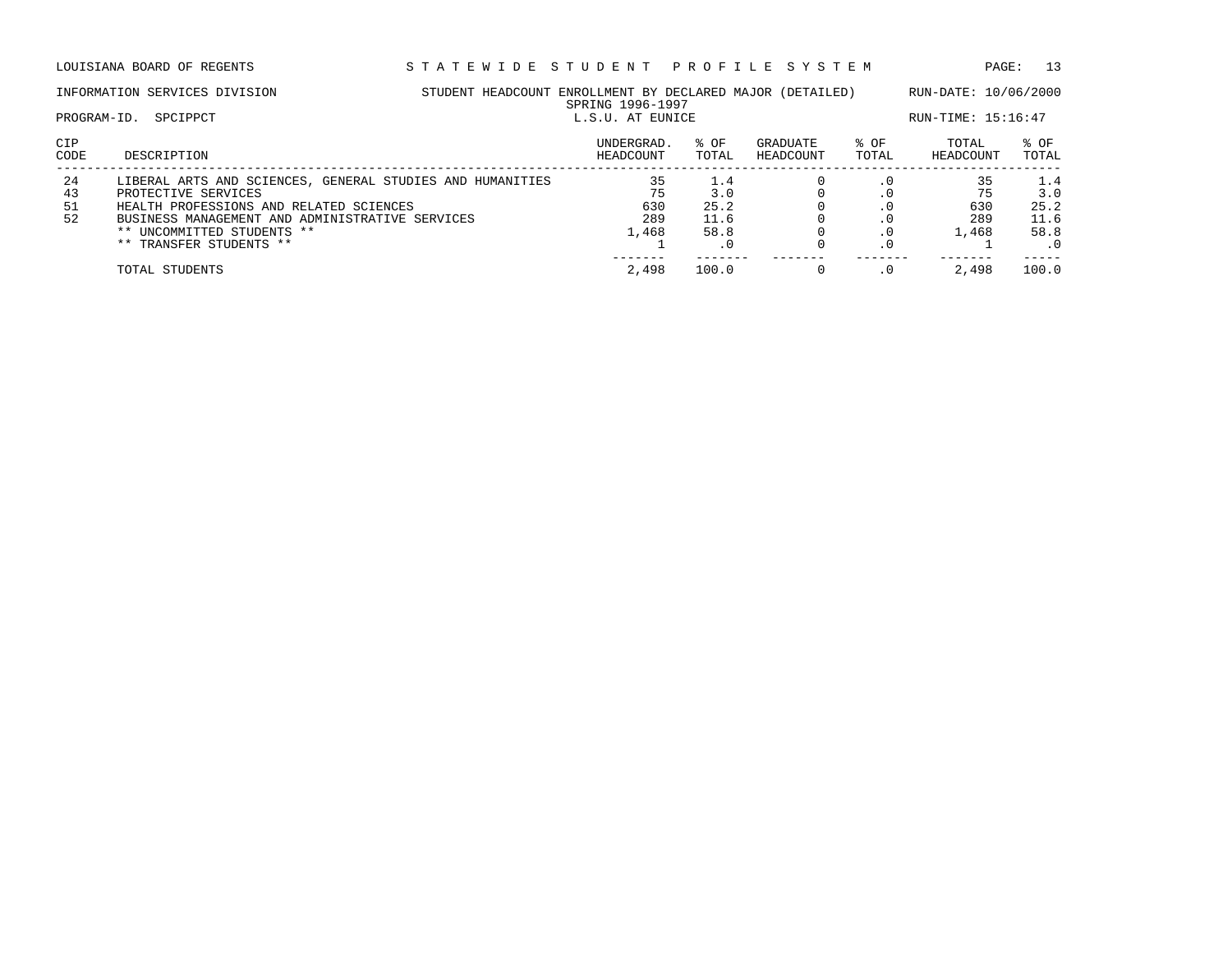# INFORMATION SERVICES DIVISION STUDENT HEADCOUNT ENROLLMENT BY DECLARED MAJOR (DETAILED) RUN-DATE: 10/06/2000 SPRING 1996-1997<br>L.S.II. IN SUPFVEDOPT

|                    | PROGRAM-ID. SPCIPPCT                                      |                         | L.S.U. IN SHREVEPORT |                       |               | $RUN-TIME: 15:16:47$ |               |  |  |
|--------------------|-----------------------------------------------------------|-------------------------|----------------------|-----------------------|---------------|----------------------|---------------|--|--|
| <b>CIP</b><br>CODE | DESCRIPTION                                               | UNDERGRAD.<br>HEADCOUNT | % OF<br>TOTAL        | GRADUATE<br>HEADCOUNT | % OF<br>TOTAL | TOTAL<br>HEADCOUNT   | % OF<br>TOTAL |  |  |
| 03                 | CONSERVATION AND RENEWABLE NATURAL RESOURCES              | 32                      | 1.0                  |                       | $\cdot$ 0     | 32                   | .8            |  |  |
| 09                 | COMUNICATIONS                                             | 84                      | 2.7                  |                       | $\cdot$ 0     | 84                   | 2.2           |  |  |
| 11                 | COMPUTER AND INFORMATION SCIENCES                         | 121                     | 3.8                  | 37                    | 5.1           | 158                  | 4.1           |  |  |
| 13                 | EDUCATION                                                 | 434                     | 13.8                 | 40                    | 5.5           | 474                  | 12.2          |  |  |
| 16                 | FOREIGN LANGUAGES AND LITERATURES                         |                         | . 2                  |                       | $\cdot$ 0     |                      | $\cdot$ 2     |  |  |
| 23                 | ENGLISH LANGUAGE AND LITERATURE/LETTERS                   | 46                      | 1.5                  |                       | $\cdot$ 0     | 46                   | 1.2           |  |  |
| 24                 | LIBERAL ARTS AND SCIENCES, GENERAL STUDIES AND HUMANITIES | 139                     | 4.4                  | 35                    | 4.8           | 174                  | 4.5           |  |  |
| 26                 | BIOLOGICAL SCIENCES/LIFE SCIENCES                         | 200                     | 6.4                  |                       | $\cdot$ 0     | 200                  | 5.2           |  |  |
| 27                 | MATHEMATICS                                               | 15                      | . 5                  |                       | . 0           | 15                   | .4            |  |  |
| 40                 | PHYSICAL SCIENCES                                         | 37                      | 1.2                  |                       | $\cdot$ 0     | 37                   | 1.0           |  |  |
| 42                 | PSYCHOLOGY                                                | 188                     | 6.0                  |                       |               | 188                  | 4.8           |  |  |
| 43                 | PROTECTIVE SERVICES                                       | 100                     | 3.2                  |                       | $\cdot$ 0     | 100                  | 2.6           |  |  |
| 44                 | PUBLIC ADMINISTRATION AND SERVICES                        |                         | $\cdot$ 3            |                       | $\cdot$ 0     | 8                    | $\cdot$ 2     |  |  |
| 45                 | SOCIAL SCIENCES AND HISTORY                               | 107                     | 3.4                  |                       | $\cdot$ 0     | 107                  | 2.8           |  |  |
| 50                 | VISUAL AND PERFORMING ARTS                                | 38                      | 1.2                  |                       | $\cdot$ 0     | 38                   | 1.0           |  |  |
| 51                 | HEALTH PROFESSIONS AND RELATED SCIENCES                   | 50                      | 1.6                  |                       | $\cdot$ 0     | 50                   | 1.3           |  |  |
| 52                 | BUSINESS MANAGEMENT AND ADMINISTRATIVE SERVICES           | 637                     | 20.2                 | 63                    | 8.7           | 700                  | 18.1          |  |  |
|                    | ** UNCOMMITTED STUDENTS **                                | 906                     | 28.8                 | 553                   | 76.0          | 1,459                | 37.6          |  |  |
|                    |                                                           |                         |                      |                       |               |                      |               |  |  |

TOTAL STUDENTS 3,149 100.0 728 100.0 3,877 100.0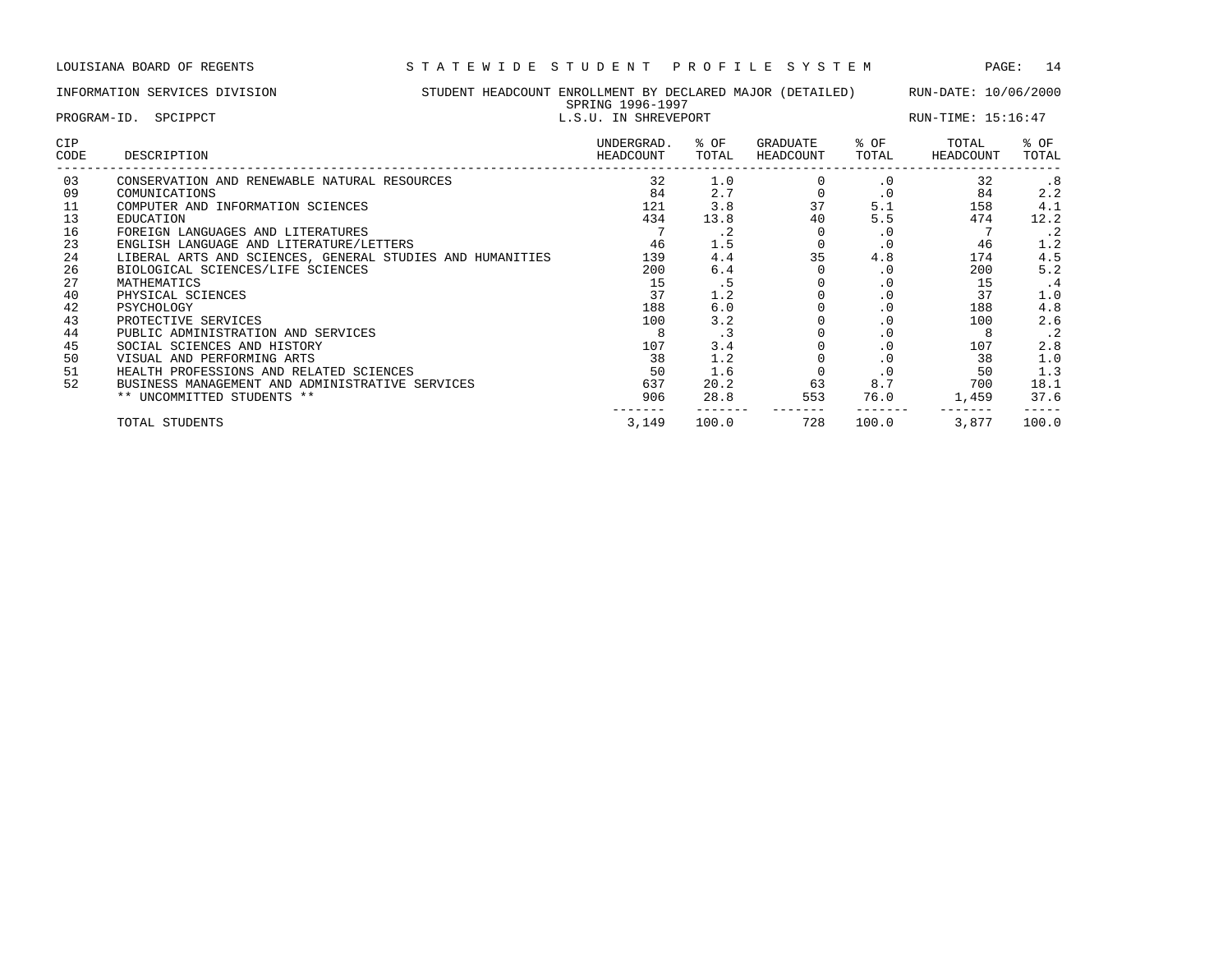## INFORMATION SERVICES DIVISION STUDENT HEADCOUNT ENROLLMENT BY DECLARED MAJOR (DETAILED) RUN-DATE: 10/06/2000 SPRING 1996-1997 PROGRAM-ID. SPCIPPCT **EXECUTE:** 15:16:47 CIP UNDERGRAD. % OF GRADUATE % OF TOTAL % OF CODE DESCRIPTION HEADCOUNT TOTAL HEADCOUNT TOTAL HEADCOUNT TOTAL

| CODE. | DESCRIPIION                                               | <b>HEADCOUNI</b> | TOTHT     | <b>HEADCOONI</b> | TOTHT     | <b>HEADCOUNI</b> | TATAT     |
|-------|-----------------------------------------------------------|------------------|-----------|------------------|-----------|------------------|-----------|
| 04    | ARCHITECTURE AND RELATED PROGRAMS                         | 0                | $\cdot$ 0 | 55               | 1.4       | 55               | . 4       |
| 09    | COMUNICATIONS                                             | 397              | 3.6       |                  | . 0       | 397              | 2.7       |
| 11    | COMPUTER AND INFORMATION SCIENCES                         | 373              | 3.4       | 72               | 1.8       | 445              | 3.0       |
| 13    | EDUCATION                                                 | 874              | 8.0       | 774              | 19.9      | 1,648            | 11.1      |
| 14    | ENGINEERING                                               | 972              | 8.9       | 134              | 3.4       | 1,106            | 7.4       |
| 16    | FOREIGN LANGUAGES AND LITERATURES                         | 38               | . 3       | 24               | .6        | 62               | . 4       |
| 23    | ENGLISH LANGUAGE AND LITERATURE/LETTERS                   | 243              | 2.2       | 79               | 2.0       | 322              | 2.2       |
| 24    | LIBERAL ARTS AND SCIENCES, GENERAL STUDIES AND HUMANITIES | 826              | 7.5       |                  | $\cdot$ 0 | 826              | 5.6       |
| 26    | BIOLOGICAL SCIENCES/LIFE SCIENCES                         | 440              | 4.0       | 25               | . 6       | 465              | 3.1       |
| 27    | MATHEMATICS                                               | 44               | . 4       | 30               | .8        | 74               | . 5       |
| 38    | PHILOSOPHY AND RELIGION                                   | 36               |           |                  | $\cdot$ 0 | 36               | $\cdot$ 2 |
| 40    | PHYSICAL SCIENCES                                         | 130              | 1.2       | 84               | 2.2       | 214              | 1.4       |
| 42    | PSYCHOLOGY                                                | 472              | 4.3       | 34               | . 9       | 506              | 3.4       |
| 44    | PUBLIC ADMINISTRATION AND SERVICES                        |                  | . 0       | 46               | 1.2       | 46               | . 3       |
| 45    | SOCIAL SCIENCES AND HISTORY                               | 648              | 5.9       | 225              | 5.8       | 873              | 5.9       |
| 50    | VISUAL AND PERFORMING ARTS                                | 319              | 2.9       | 157              | 4.0       | 476              | 3.2       |
| 51    | HEALTH PROFESSIONS AND RELATED SCIENCES                   | 29               | . 3       |                  | $\cdot$ 0 | 29               | $\cdot$ 2 |
| 52    | BUSINESS MANAGEMENT AND ADMINISTRATIVE SERVICES           | 2,626            | 24.0      | 653              | 16.7      | 3,279            | 22.1      |
|       | ** UNCOMMITTED STUDENTS **                                | 2,483            | 22.7      | 1,507            | 38.7      | 3,990            | 26.9      |
|       | TOTAL STUDENTS                                            | 10,950           | 100.0     | 3,899            | 100.0     | 14,849           | 100.0     |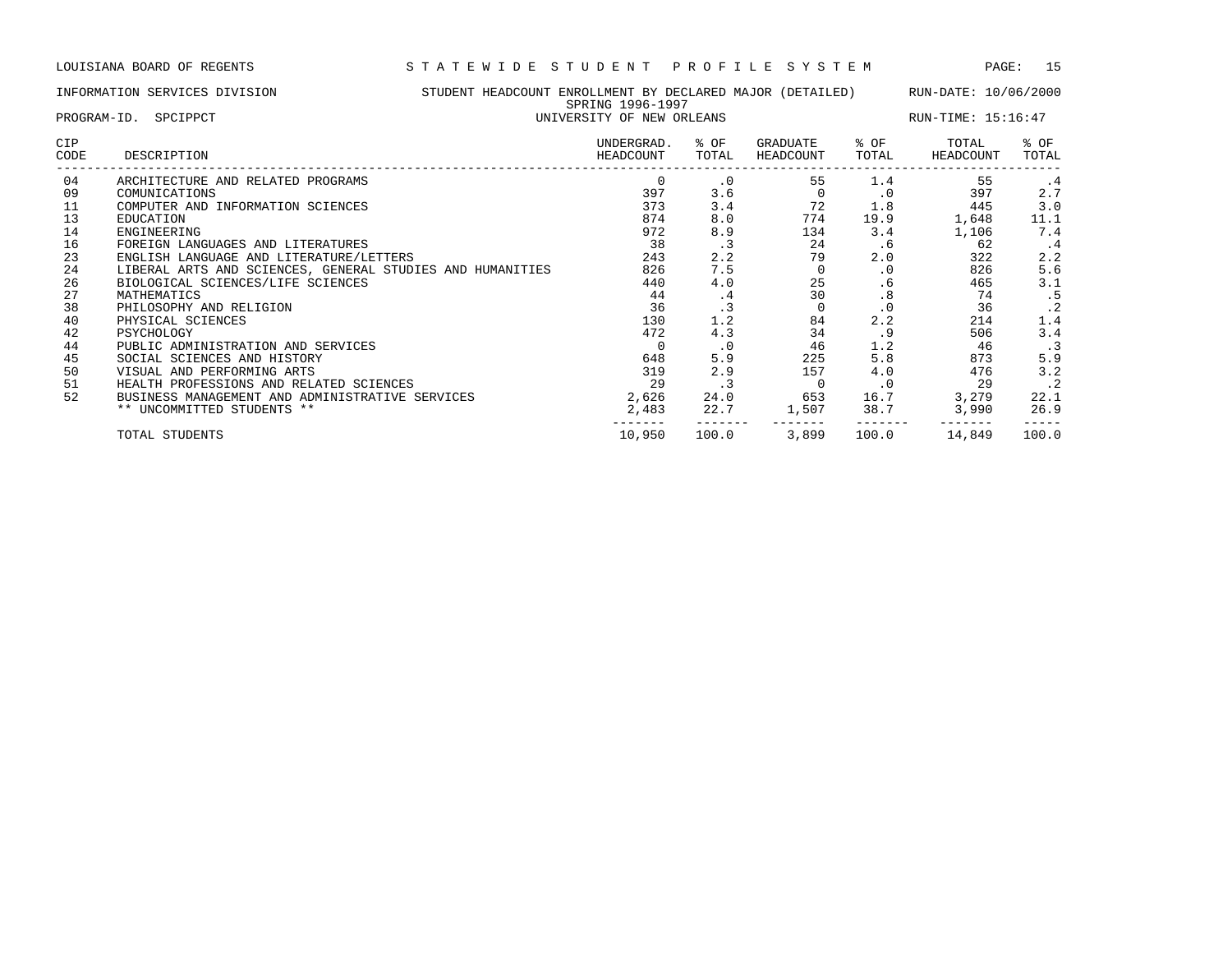| LOUISIANA BOARD OF REGENTS | STATEWIDE STUDENT PROFILE SYSTEM | PAGE: 16 |
|----------------------------|----------------------------------|----------|
|                            |                                  |          |

| PROGRAM-ID. | INFORMATION SERVICES DIVISION<br>SPCIPPCT           | STUDENT HEADCOUNT ENROLLMENT BY DECLARED MAJOR (DETAILED)<br>SPRING 1996-1997<br>L.S.U. LAW CENTER |                         |               |                       |               | RUN-DATE: 10/06/2000<br>RUN-TIME: 15:16:47 |               |  |
|-------------|-----------------------------------------------------|----------------------------------------------------------------------------------------------------|-------------------------|---------------|-----------------------|---------------|--------------------------------------------|---------------|--|
| CIP<br>CODE | DESCRIPTION                                         |                                                                                                    | UNDERGRAD.<br>HEADCOUNT | % OF<br>TOTAL | GRADUATE<br>HEADCOUNT | % OF<br>TOTAL | TOTAL<br>HEADCOUNT                         | % OF<br>TOTAL |  |
| -22         | LAW AND LEGAL STUDIES<br>** UNCOMMITTED STUDENTS ** |                                                                                                    |                         | . 0           | 595<br>13             | 97.9<br>2.1   | 595                                        | 97.9<br>2.1   |  |
|             | TOTAL STUDENTS                                      |                                                                                                    |                         |               | 608                   | 100.0         | 608                                        | 100.0         |  |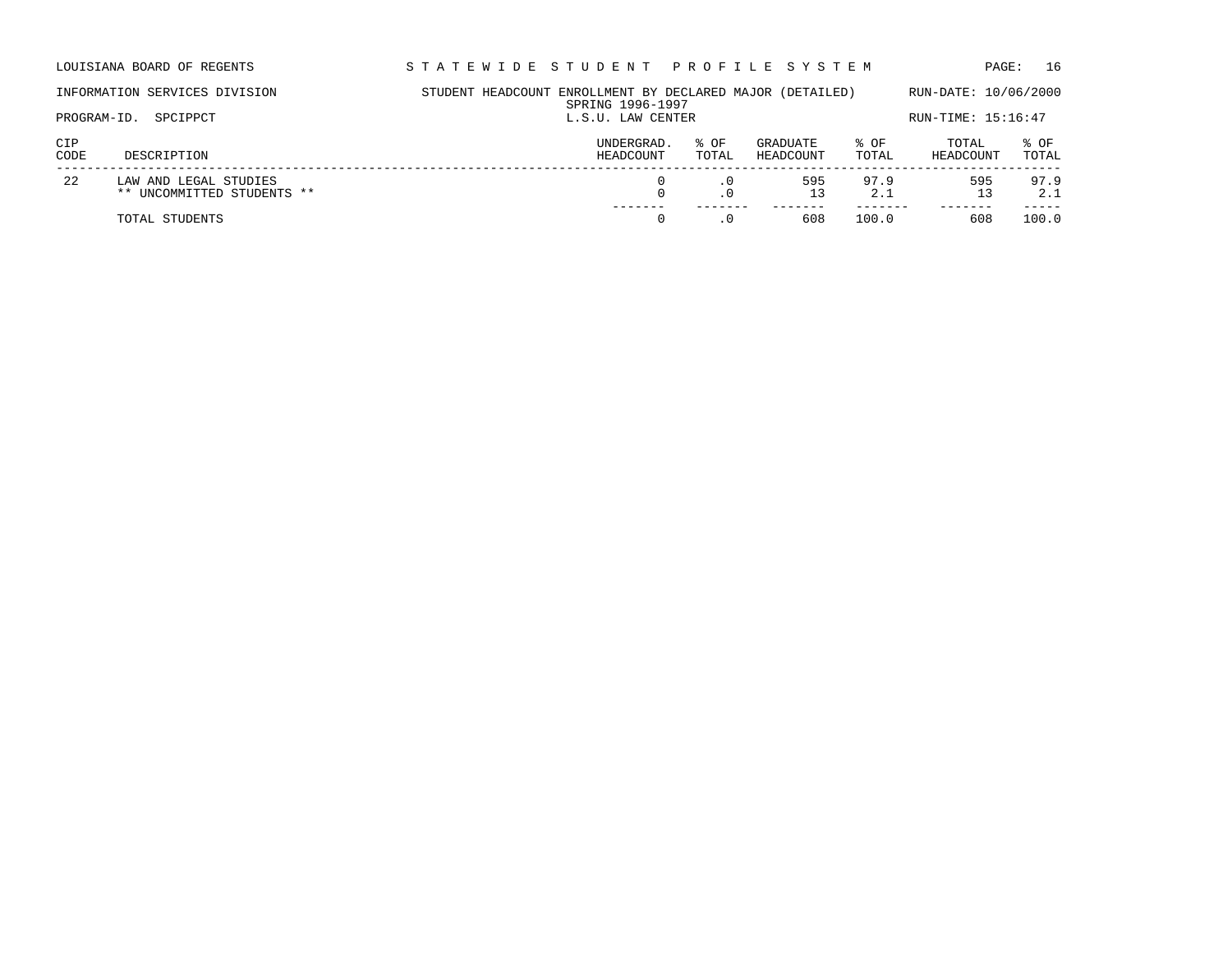PROGRAM-ID. SPCIPPCT SOUTHERN U. IN BATON ROUGE SOUTHERN U. IN BATON ROUGE RUN-TIME: 15:16:47

INFORMATION SERVICES DIVISION STUDENT HEADCOUNT ENROLLMENT BY DECLARED MAJOR (DETAILED) RUN-DATE: 10/06/2000 SPRING 1996-1997

| CIP<br>CODE | DESCRIPTION                                     | UNDERGRAD.<br>HEADCOUNT | % OF<br>TOTAL | GRADUATE<br>HEADCOUNT | % OF<br>TOTAL | TOTAL<br>HEADCOUNT | % OF<br>TOTAL |
|-------------|-------------------------------------------------|-------------------------|---------------|-----------------------|---------------|--------------------|---------------|
| 01          | AGRICULTURAL BUSINESS AND PRODUCTION            | 74                      | . 9           |                       | $\cdot$ 0     | 74                 | .8            |
| 02          | AGRICULTURAL SCIENCES                           | 83                      | 1.0           | 0                     | $\cdot$ 0     | 83                 | .9            |
| 03          | CONSERVATION AND RENEWABLE NATURAL RESOURCES    | 29                      | .4            | 12                    | .8            | 41                 | . 4           |
| 04          | ARCHITECTURE AND RELATED PROGRAMS               | 112                     | 1.4           | $\circ$               | $\cdot$ 0     | 112                | 1.2           |
| 09          | COMUNICATIONS                                   | 194                     | 2.4           | 19                    | 1.2           | 213                | 2.2           |
| 11          | COMPUTER AND INFORMATION SCIENCES               | 358                     | 4.5           | 69                    | 4.4           | 427                | 4.5           |
| 13          | EDUCATION                                       | 679                     | 8.5           | 315                   | 20.2          | 994                | 10.4          |
| 14          | ENGINEERING                                     | 791                     | 9.9           | $\Omega$              | $\cdot$ 0     | 791                | 8.3           |
| 15          | ENGINEERING-RELATED TECHNOLOGIES                | 64                      | .8            |                       | $\cdot$ 0     | 64                 | $\cdot$ 7     |
| 16          | FOREIGN LANGUAGES AND LITERATURES               |                         |               | $\Omega$              | $\cdot$ 0     | 6                  |               |
| 19          | HOME ECONOMICS                                  | 132                     | 1.7           | 0                     | $\cdot$ 0     | 132                | 1.4           |
| 22          | LAW AND LEGAL STUDIES                           | $\Omega$                | $\cdot$ 0     | 325                   | 20.9          | 325                | 3.4           |
| 23          | ENGLISH LANGUAGE AND LITERATURE/LETTERS         | 91                      | 1.1           | $\Omega$              | $\cdot$ 0     | 91                 | 1.0           |
| 26          | BIOLOGICAL SCIENCES/LIFE SCIENCES               | 433                     | 5.4           | 18                    | 1.2           | 451                | 4.7           |
| 27          | MATHEMATICS                                     | 47                      | . 6           | 15                    | 1.0           | 62                 | $\cdot$ 7     |
| 31          | PARKS, RECREATION, LEISURE AND FITNESS STUDIES  | 116                     | 1.5           | 34                    | 2.2           | 150                | 1.6           |
| 40          | PHYSICAL SCIENCES                               | 166                     | 2.1           | 20                    | 1.3           | 186                | 2.0           |
| 42          | PSYCHOLOGY                                      | 353                     | 4.4           | 49                    | 3.1           | 402                | 4.2           |
| 43          | PROTECTIVE SERVICES                             | 159                     | 2.0           | $\Omega$              | $\cdot$ 0     | 159                | 1.7           |
| 44          | PUBLIC ADMINISTRATION AND SERVICES              | 249                     | 3.1           | 155                   | 10.0          | 404                | 4.2           |
| 45          | SOCIAL SCIENCES AND HISTORY                     | 404                     | 5.1           | 55                    | 3.5           | 459                | 4.8           |
| 50          | VISUAL AND PERFORMING ARTS                      | 149                     | 1.9           | $\circ$               | $\cdot$ 0     | 149                | 1.6           |
| 51          | HEALTH PROFESSIONS AND RELATED SCIENCES         | 1,274                   | 16.0          | 129                   | 8.3           | 1,403              | 14.7          |
| 52          | BUSINESS MANAGEMENT AND ADMINISTRATIVE SERVICES | 1,099                   | 13.8          | 19                    | 1.2           | 1,118              | 11.7          |
|             | ** UNCOMMITTED STUDENTS **                      | 907                     | 11.4          | 322                   | 20.7          | 1,229              | 12.9          |
|             | TOTAL STUDENTS                                  | 7,969                   | 100.0         | 1,556                 | 100.0         | 9,525              | 100.0         |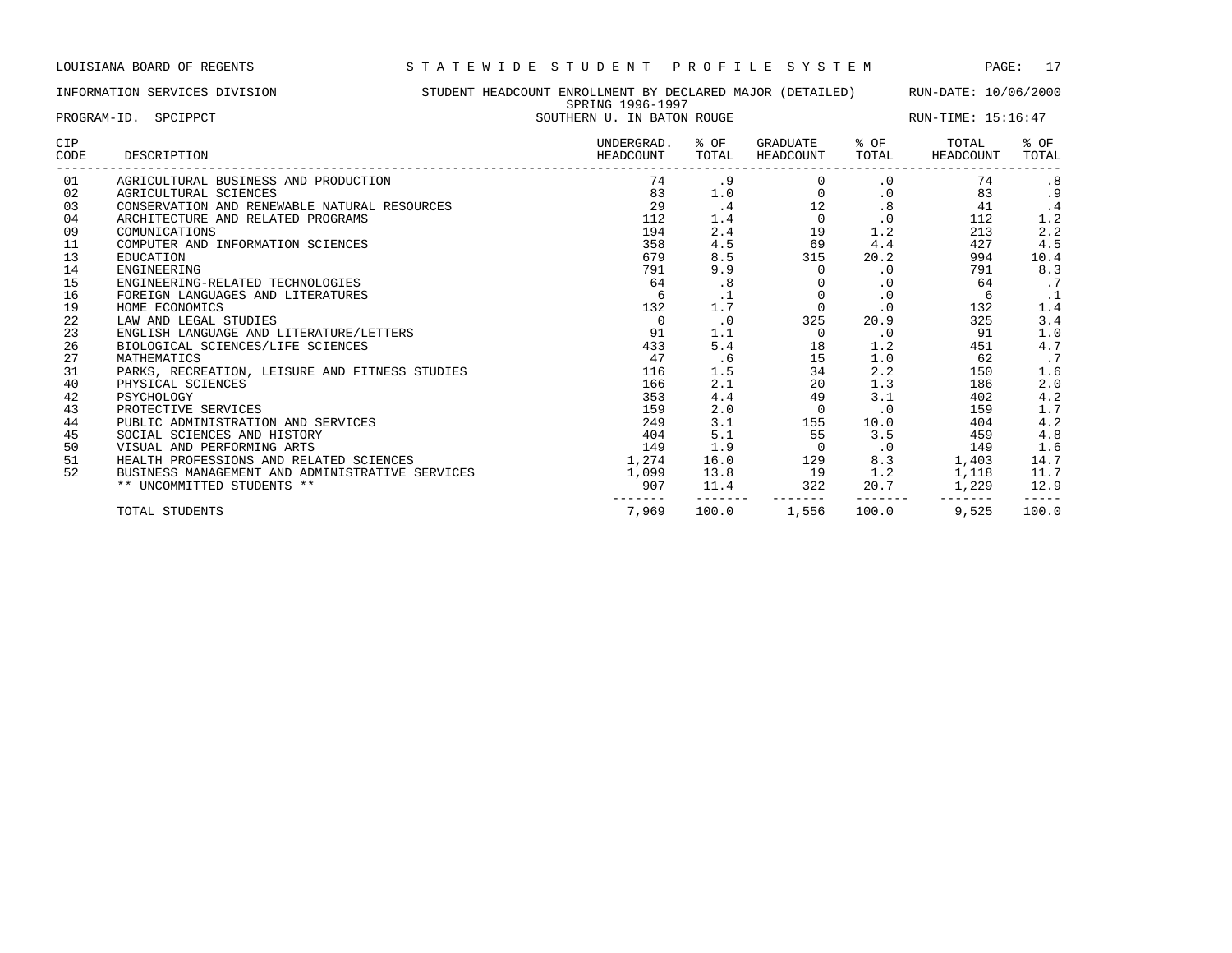| STUDENT HEADCOUNT ENROLLMENT BY DECLARED MAJOR (DETAILED)<br>INFORMATION SERVICES DIVISION<br>SPRING 1996-1997 |                                                 |                            |                         | RUN-DATE: 10/06/2000 |                       |               |                    |               |
|----------------------------------------------------------------------------------------------------------------|-------------------------------------------------|----------------------------|-------------------------|----------------------|-----------------------|---------------|--------------------|---------------|
|                                                                                                                | PROGRAM-ID. SPCIPPCT                            | SOUTHERN U. IN NEW ORLEANS |                         |                      |                       |               | RUN-TIME: 15:16:47 |               |
| <b>CIP</b><br>CODE                                                                                             | DESCRIPTION                                     |                            | UNDERGRAD.<br>HEADCOUNT | % OF<br>TOTAL        | GRADUATE<br>HEADCOUNT | % OF<br>TOTAL | TOTAL<br>HEADCOUNT | % OF<br>TOTAL |
| 09                                                                                                             | COMUNICATIONS                                   |                            | 17                      | . 4                  |                       | $\cdot$ 0     | 17                 | . 4           |
| 11                                                                                                             | COMPUTER AND INFORMATION SCIENCES               |                            | 94                      | 2.3                  |                       | .0            | 94                 | 2.1           |
| 13                                                                                                             | EDUCATION                                       |                            | 575                     | 14.0                 |                       | . 0           | 575                | 13.0          |
| 14                                                                                                             | ENGINEERING                                     |                            |                         | . .                  |                       | $\cdot$ 0     |                    | . 1           |
| 15                                                                                                             | ENGINEERING-RELATED TECHNOLOGIES                |                            | 46                      | 1.1                  |                       | $\cdot$ 0     | 46                 | 1.0           |
| 23                                                                                                             | ENGLISH LANGUAGE AND LITERATURE/LETTERS         |                            | 22                      | . 5                  |                       | $\cdot$ 0     | 22                 | . 5           |
| 26                                                                                                             | BIOLOGICAL SCIENCES/LIFE SCIENCES               |                            | 181                     | 4.4                  |                       | $\cdot$ 0     | 181                | 4.1           |
| 27                                                                                                             | MATHEMATICS                                     |                            | 46                      | 1.1                  |                       | $\cdot$ 0     | 46                 | 1.0           |
| 40                                                                                                             | PHYSICAL SCIENCES                               |                            | 33                      | .8                   |                       | $\cdot$ 0     | 33                 | .7            |
| 42                                                                                                             | PSYCHOLOGY                                      |                            | 141                     | 3.4                  |                       | $\cdot$ 0     | 141                | 3.2           |
| 43                                                                                                             | PROTECTIVE SERVICES                             |                            | 202                     | 4.9                  |                       | $\cdot$ 3     | 203                | 4.6           |
| 44                                                                                                             | PUBLIC ADMINISTRATION AND SERVICES              |                            | 164                     | 4.0                  | 299                   | 99.7          | 463                | 10.5          |
| 45                                                                                                             | SOCIAL SCIENCES AND HISTORY                     |                            | 70                      | 1.7                  |                       | . 0           | 70                 | 1.6           |
| 50                                                                                                             | VISUAL AND PERFORMING ARTS                      |                            | 13                      | . 3                  |                       | $\cdot$ 0     | 13                 | $\cdot$ 3     |
| 51                                                                                                             | HEALTH PROFESSIONS AND RELATED SCIENCES         |                            | 59                      | 1.4                  |                       | $\cdot$ 0     | 59                 | 1.3           |
| 52                                                                                                             | BUSINESS MANAGEMENT AND ADMINISTRATIVE SERVICES |                            | 338                     | 8.2                  |                       | $\cdot$ 0     | 338                | 7.7           |

\*\* UNCOMMITTED STUDENTS \*\* 2,113 51.3 0 .0 2,113 47.8

------- ------- ------- ------- ------- -----

TOTAL STUDENTS 4,117 100.0 300 100.0 4,417 100.0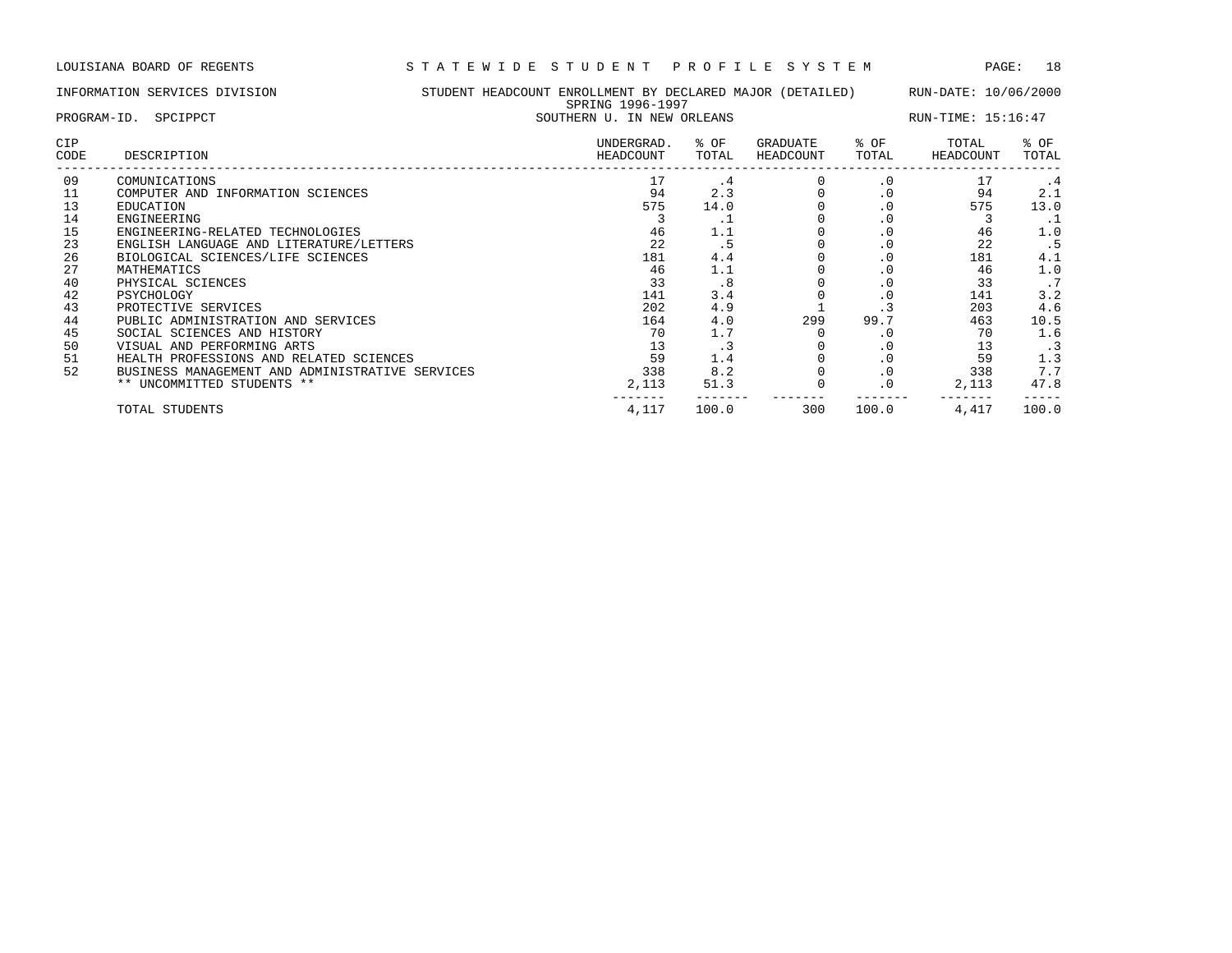|                    | LOUISIANA BOARD OF REGENTS                                | STATEWIDE STUDENT                                                              |                           |               | PROFILE SYSTEM        |               | PAGE:              | 19            |
|--------------------|-----------------------------------------------------------|--------------------------------------------------------------------------------|---------------------------|---------------|-----------------------|---------------|--------------------|---------------|
|                    | INFORMATION SERVICES DIVISION                             | STUDENT HEADCOUNT ENROLLMENT BY DECLARED MAJOR (DETAILED) RUN-DATE: 10/06/2000 | SPRING 1996-1997          |               |                       |               |                    |               |
|                    | PROGRAM-ID. SPCIPPCT                                      |                                                                                | SOUTHERN U. IN SHREVEPORT |               |                       |               | RUN-TIME: 15:16:47 |               |
| <b>CIP</b><br>CODE | DESCRIPTION                                               |                                                                                | UNDERGRAD.<br>HEADCOUNT   | % OF<br>TOTAL | GRADUATE<br>HEADCOUNT | % OF<br>TOTAL | TOTAL<br>HEADCOUNT | % OF<br>TOTAL |
| 08                 | MARKETING OPERATIONS/MARKETING AND DISTRIBUTION           |                                                                                |                           | $\cdot$ 1     |                       | $\cdot$ 0     |                    | - 1           |
| 11                 | COMPUTER AND INFORMATION SCIENCES                         |                                                                                | 48                        | 3.6           |                       | $\cdot$ 0     | 48                 | 3.6           |
| 13                 | EDUCATION                                                 |                                                                                | 44                        | 3.3           |                       | $\cdot$ 0     | 44                 | 3.3           |
| 15                 | ENGINEERING-RELATED TECHNOLOGIES                          |                                                                                | 25                        | 1.9           |                       | $\cdot$ 0     | 25                 | 1.9           |
| 20                 | VOCATIONAL HOME ECONOMICS                                 |                                                                                |                           | $\cdot$ 4     |                       | $\cdot$ 0     | 5                  | $\cdot$ 4     |
| 22                 | LAW AND LEGAL STUDIES                                     |                                                                                | 20                        | 1.5           |                       | $\cdot$ 0     | 20                 | 1.5           |
| 24                 | LIBERAL ARTS AND SCIENCES, GENERAL STUDIES AND HUMANITIES |                                                                                | 608                       | 46.1          |                       | $\cdot$ 0     | 608                | 46.1          |
| 26                 | BIOLOGICAL SCIENCES/LIFE SCIENCES                         |                                                                                | 21                        | 1.6           |                       | $\cdot$ 0     | 21                 | 1.6           |
| 27                 | MATHEMATICS                                               |                                                                                |                           | . ⊥           |                       | $\cdot$ 0     |                    | . 1           |
| 40                 | PHYSICAL SCIENCES                                         |                                                                                |                           |               |                       | $\cdot$ 0     |                    | .7            |
| 45                 | SOCIAL SCIENCES AND HISTORY                               |                                                                                | 24                        | 1.8           |                       | $\cdot$ 0     | 24                 | 1.8           |
| 47                 | MECHANICS AND REPAIRERS                                   |                                                                                | 20                        | 1.5           |                       | $\cdot$ 0     | 20                 | 1.5           |
| 51                 | HEALTH PROFESSIONS AND RELATED SCIENCES                   |                                                                                | 387                       | 29.4          |                       | $\cdot$ 0     | 387                | 29.4          |
| 52                 | BUSINESS MANAGEMENT AND ADMINISTRATIVE SERVICES           |                                                                                | 88                        | 6.7           |                       | $\cdot$ 0     | 88                 | 6.7           |
|                    | ** UNCOMMITTED STUDENTS **                                |                                                                                |                           | .3            |                       | $\cdot$ 0     |                    | . 3           |
|                    | ** TRANSFER STUDENTS **                                   |                                                                                | 13                        | 1.0           |                       | .0            | 13                 | 1.0           |
|                    |                                                           |                                                                                |                           |               |                       |               |                    |               |

TOTAL STUDENTS 1,318 100.0 0 .0 1,318 100.0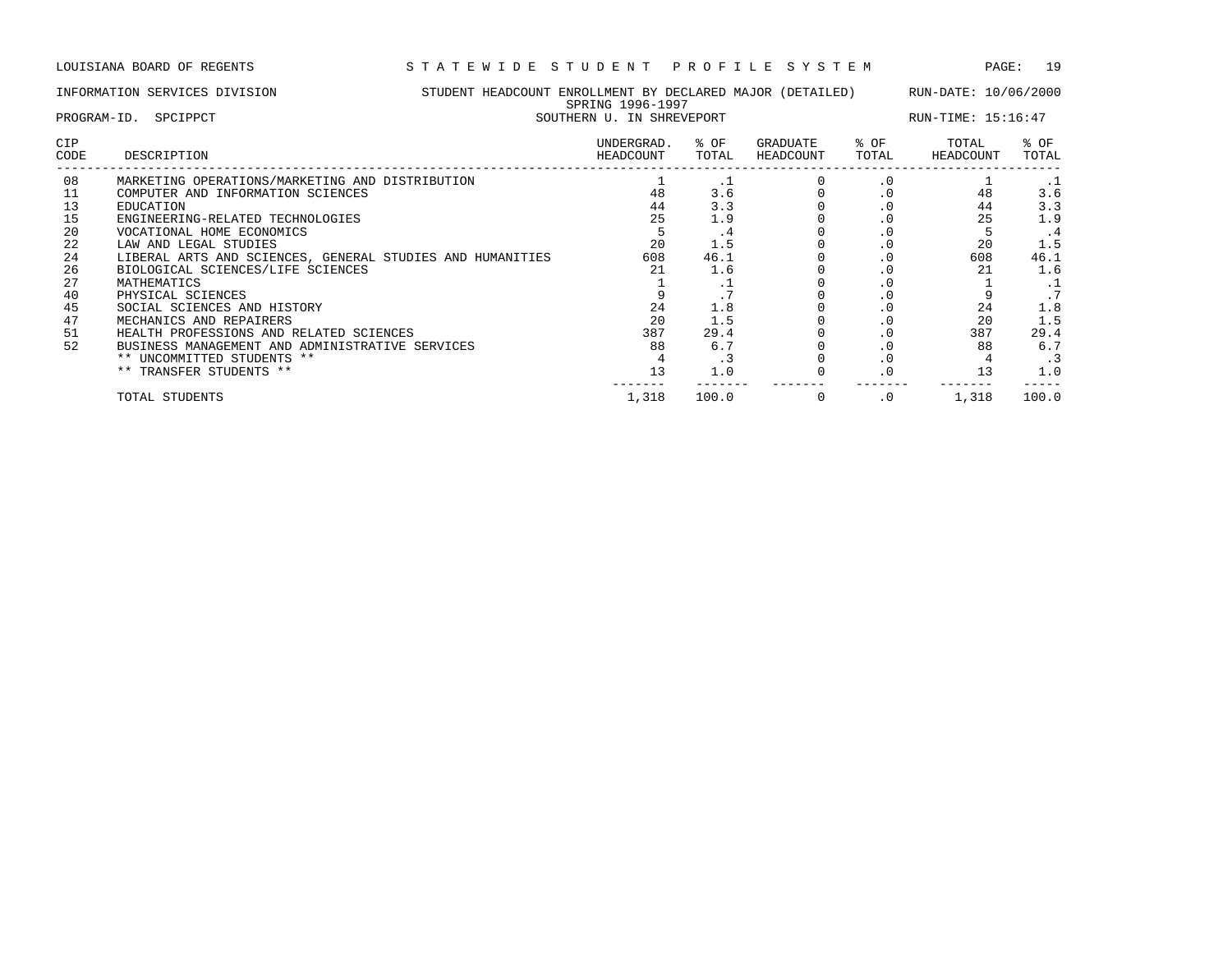INFORMATION SERVICES DIVISION STUDENT HEADCOUNT ENROLLMENT BY DECLARED MAJOR (DETAILED) RUN-DATE: 10/06/2000 SPRING 1996-1997 PROGRAM-ID. SPCIPPCT **EXAM-ID.** SPEIPPCT **BOARD OF TRUSTEES SYSTEM TOTALS** RUN-TIME: 15:16:47

| <b>CIP</b><br>CODE | DESCRIPTION                                                     | UNDERGRAD.<br>HEADCOUNT   | % OF<br>TOTAL            | GRADUATE<br>HEADCOUNT                                      | % OF<br>TOTAL        | TOTAL<br>HEADCOUNT | % OF<br>TOTAL  |
|--------------------|-----------------------------------------------------------------|---------------------------|--------------------------|------------------------------------------------------------|----------------------|--------------------|----------------|
| 01                 | AGRICULTURAL BUSINESS AND PRODUCTION                            | 317                       | .4                       | $\mathbf 0$                                                | $\cdot$ 0            | 317                | $\cdot$ 3      |
| 02                 | AGRICULTURAL SCIENCES                                           | 342                       | .4                       | $\mathbf{0}$                                               | $\cdot$ 0            | 342                | .4             |
| 03                 | CONSERVATION AND RENEWABLE NATURAL RESOURCES                    | 437                       | .5                       | $\overline{0}$                                             | $\cdot$ 0            | 437                | .5             |
| 04                 | ARCHITECTURE AND RELATED PROGRAMS                               | 560                       | .7                       | $0 \qquad \qquad$                                          | $\cdot$ 0            | 560                | .6             |
| 05                 | AREA, ETHNIC AND CULTURAL STUDIES                               | $\overline{0}$            | $\cdot$ 0                |                                                            | $\cdot$ 1            | 10                 | $\cdot$ 0      |
| 08                 | MARKETING OPERATIONS/MARKETING AND DISTRIBUTION                 | 67                        | $\cdot$ 1                | $\begin{smallmatrix}10\0\end{smallmatrix}$                 | $\cdot$ 0            | 67                 | $\cdot$ 1      |
| 09                 | COMUNICATIONS                                                   | 1,670                     | 2.0                      | 67                                                         | .7                   | 1,737              | 1.8            |
| 11                 | COMPUTER AND INFORMATION SCIENCES                               | 2,527                     | 3.0                      | 167                                                        | 1.8                  | 2,694              | 2.9            |
| 12                 | PERSONAL AND MISCELLANEOUS SERVICES                             | 156                       | $\cdot$ . 2              | $\overline{0}$                                             | $\cdot$ 0            | 156                | $\cdot$ 2      |
| 13                 | EDUCATION                                                       | 11,143                    | 13.1                     | 2,423                                                      | 26.7                 | 13,566             | 14.4           |
| 14                 | ENGINEERING                                                     | 2,077                     | 2.4                      | 313                                                        | 3.4                  | 2,390              | 2.5            |
| 15                 | ENGINEERING-RELATED TECHNOLOGIES                                | 2,455                     | 2.9                      | $\overline{0}$                                             | $\cdot$ 0            | 2,455              | 2.6            |
| 16                 | FOREIGN LANGUAGES AND LITERATURES                               | 104                       | $\cdot$ 1                | 16                                                         | $\cdot$ 2            | 120                | . 1            |
| 19                 | HOME ECONOMICS                                                  | 1,469                     | 1.7                      | 136                                                        | 1.5                  | 1,605              | 1.7            |
| 20                 | VOCATIONAL HOME ECONOMICS                                       | 276                       | $\cdot$ 3                | $\overline{0}$                                             | $\cdot$ 0            | 276                | $\cdot$ 3      |
| 22                 | LAW AND LEGAL STUDIES                                           | 468                       | .5                       |                                                            | $\cdot$ 0            | 468                | .5             |
| 23                 | ENGLISH LANGUAGE AND LITERATURE/LETTERS                         | 741                       | .9                       | $\begin{array}{c} 0 \\ 246 \\ 20 \\ 20 \end{array}$<br>246 | 2.7                  | 987                | 1.0            |
| 24                 | LIBERAL ARTS AND SCIENCES, GENERAL STUDIES AND HUMANITIES 6,114 |                           | 7.2                      |                                                            | $\cdot$ . 2          | 6,134              | 6.5            |
| 26                 | BIOLOGICAL SCIENCES/LIFE SCIENCES                               | 2,963                     | 3.5                      |                                                            | 2.2                  | 3,164              | 3.3            |
| 27                 | MATHEMATICS                                                     | 177                       | $\cdot$ 2                | 90                                                         | 1.0                  | 267                | $\cdot$ 3      |
| 30                 | MULTI/INTERDISCIPLINARY STUDIES                                 | 257                       | .3                       | 41                                                         | .5                   | 298                |                |
| 31                 | PARKS, RECREATION, LEISURE AND FITNESS STUDIES                  | 481                       | .6                       | 19                                                         | $\cdot$ 2            | 500                | $\frac{3}{5}$  |
| 38                 | PHILOSOPHY AND RELIGION                                         | - 6                       | $\cdot$ 0                | $\overline{0}$                                             | $\cdot$ 0            | 6                  | $\cdot$ 0      |
| 40                 | PHYSICAL SCIENCES                                               | 525                       | .6                       | 80                                                         | .9                   | 605                | .6             |
| 42                 | PSYCHOLOGY                                                      | 2,411                     | 2.8                      | 312                                                        | 3.4                  | 2,723              | 2.9            |
| 43                 | PROTECTIVE SERVICES                                             | 2,927                     | 3.4                      | 98                                                         | 1.1                  | 3,025              | 3.2            |
| 44                 | PUBLIC ADMINISTRATION AND SERVICES                              | 1,211                     | 1.4                      | 83                                                         | .9                   | 1,294              | 1.4            |
| 45                 | SOCIAL SCIENCES AND HISTORY                                     | 1,877                     | 2.2                      | 116                                                        | 1.3                  | 1,993              | 2.1            |
| 46                 | CONSTRUCTION TRADES                                             | 121                       | $\cdot$ 1                | $\overline{0}$                                             | $\cdot$ 0            | 121                |                |
| 47                 | MECHANICS AND REPAIRERS                                         | 449                       | .5                       | $\overline{0}$                                             | $\cdot$ 0            | 449                | $\frac{1}{5}$  |
| 48                 | PRECISION PRODUCTION TRADES                                     | 428                       | .5                       |                                                            | $\cdot$ 0            | 428                | .5             |
| 49                 | TRANSPORTATION AND MATERIALS MOVING WORKERS                     | 213                       | $\cdot$ 2                | $\begin{matrix} 0 \\ 0 \\ 0 \end{matrix}$                  | $\cdot$ 0            | 213                | $\cdot$ 2      |
| 50                 | VISUAL AND PERFORMING ARTS                                      | 1,557                     | 1.8                      | 74                                                         | .8                   | 1,631              | 1.7            |
| 51                 | HEALTH PROFESSIONS AND RELATED SCIENCES                         | 15,457                    | 18.1                     | 588                                                        |                      | 16,045             | 17.0           |
| 52                 | BUSINESS MANAGEMENT AND ADMINISTRATIVE SERVICES                 | 11,664                    | 13.7                     | 710                                                        | $6.5$<br>7.8<br>36.1 | 12,374             | 13.1           |
|                    | ** UNCOMMITTED STUDENTS **                                      | 10,570                    | $\frac{13.7}{12.4}$      | 3,280                                                      | 36.1                 | 13,850             | 14.7           |
|                    | ** TRANSFER STUDENTS **                                         | 1,159 1.4                 |                          | $\mathbf 0$                                                | .0                   | 1,159              | 1.2            |
|                    | TOTAL STUDENTS                                                  | $- - - - - - -$<br>85,376 | $- - - - - - -$<br>100.0 | --------<br>9,090                                          | --------<br>100.0    | --------<br>94,466 | -----<br>100.0 |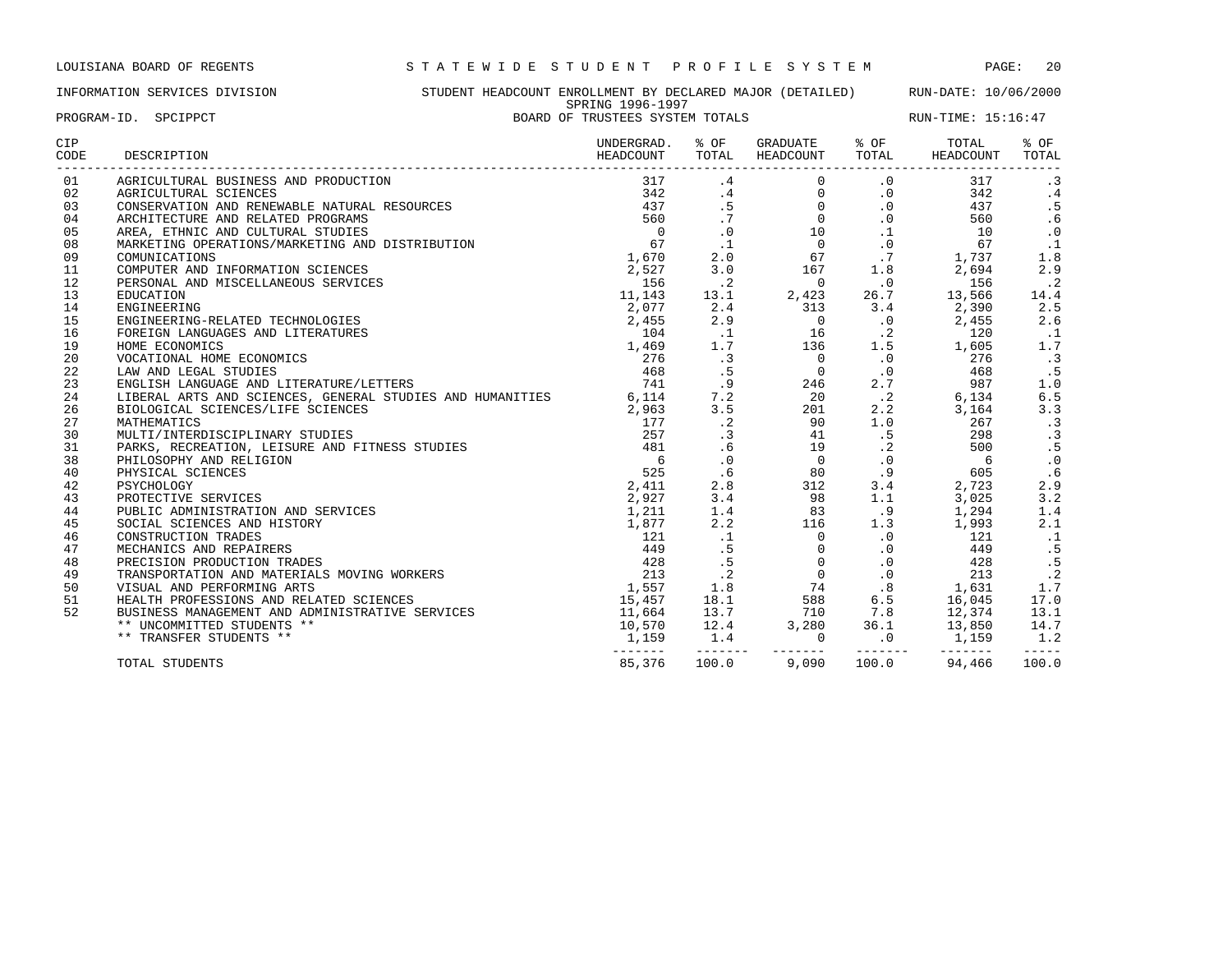### INFORMATION SERVICES DIVISION STUDENT HEADCOUNT ENROLLMENT BY DECLARED MAJOR (DETAILED) RUN-DATE: 10/06/2000 SPRING 1996-1997

------- ------- -------- -------- -

| PROGRAM-ID. SPCIPPCT |                                                                 | SPRING 1996-1997<br>L.S.U. SYSTEM TOTALS |               |                            | RUN-TIME: 15:16:47 |                    |               |  |
|----------------------|-----------------------------------------------------------------|------------------------------------------|---------------|----------------------------|--------------------|--------------------|---------------|--|
| <b>CIP</b><br>CODE   | DESCRIPTION                                                     | UNDERGRAD.<br>HEADCOUNT                  | % OF<br>TOTAL | GRADUATE % OF<br>HEADCOUNT | TOTAL              | TOTAL<br>HEADCOUNT | % OF<br>TOTAL |  |
| 01                   | AGRICULTURAL BUSINESS AND PRODUCTION                            | 90                                       | $\cdot$ 2     | 30                         | $\cdot$ 3          | 120                | $\cdot$ 2     |  |
| 02                   | AGRICULTURAL SCIENCES                                           | 356                                      | .9            | 146                        | 1.4                | 502                | 1.0           |  |
| 03                   | CONSERVATION AND RENEWABLE NATURAL RESOURCES                    | 438                                      | 1.1           | 153                        | 1.4                | 591                | 1.2           |  |
| 04                   | ARCHITECTURE AND RELATED PROGRAMS                               | 606                                      | 1.6           | 122                        | 1.2                | 728                | 1.5           |  |
| 05                   | AREA, ETHNIC AND CULTURAL STUDIES                               | $5\overline{)}$                          | $\cdot$ 0     | $\Omega$                   | $\cdot$ 0          | 5                  | $\,$ . $0$    |  |
| 08                   | MARKETING OPERATIONS/MARKETING AND DISTRIBUTION                 | 78                                       | $\cdot$ 2     | $\overline{0}$             | $\cdot$ 0          | 78                 | $\cdot$ 2     |  |
| 09                   | COMUNICATIONS                                                   | 1,201                                    | 3.1           | 73                         | .7                 | 1,274              | 2.6           |  |
| 11                   | COMPUTER AND INFORMATION SCIENCES                               | 834                                      | 2.2           | 256                        | 2.4                | 1,090              | 2.2           |  |
| 13                   | <b>EDUCATION</b>                                                | 2,578                                    | 6.7           | 1,528                      | 14.4               | 4,106              | 8.3           |  |
| 14                   | ENGINEERING                                                     | 3,243                                    | 8.4           | 582                        | 5.5                | 3,825              | 7.8           |  |
| 15                   | ENGINEERING-RELATED TECHNOLOGIES                                | 126                                      | .3            | $\overline{0}$             | $\cdot$ 0          | 126                | $\cdot$ 3     |  |
| 16                   | FOREIGN LANGUAGES AND LITERATURES                               | 137                                      | $\cdot$ 4     | 73                         | .7                 | 210                | .4            |  |
| 19                   | HOME ECONOMICS                                                  | 332                                      | .9            | 51                         | .5                 | 383                | .8            |  |
| 22                   | LAW AND LEGAL STUDIES                                           | 58                                       | $\cdot$ 1     | 595                        | 5.6                | 653                | 1.3           |  |
| 23                   | ENGLISH LANGUAGE AND LITERATURE/LETTERS                         | 812                                      | 2.1           | 277                        | 2.6                | 1,089              | 2.2           |  |
| 24                   | LIBERAL ARTS AND SCIENCES, GENERAL STUDIES AND HUMANITIES 1,807 |                                          | 4.7           | 74                         | .7                 | 1,881              | 3.8           |  |
| 25                   | LIBRARY SCIENCE                                                 | $\Omega$                                 | $\cdot$ 0     | 153                        | 1.4                | 153                | $\cdot$ 3     |  |
| 26                   | BIOLOGICAL SCIENCES/LIFE SCIENCES                               | 1,845                                    | 4.8           | 211                        | 2.0                | 2,056              | 4.2           |  |
| 27                   | MATHEMATICS                                                     | 134                                      | .3            | 108                        | 1.0                | 242                | .5            |  |
| 30                   | MULTI/INTERDISCIPLINARY STUDIES                                 | $\Omega$                                 | $\cdot$ 0     | 16                         | $\cdot$ 2          | 16                 | $\cdot$ 0     |  |
| 38                   | PHILOSOPHY AND RELIGION                                         | 91                                       | $\cdot$ 2     | 12                         | .1                 | 103                | $\cdot$ 2     |  |
| 40                   | PHYSICAL SCIENCES                                               | 334                                      | .9            | 364                        | 3.4                | 698                | 1.4           |  |
| 42                   | PSYCHOLOGY                                                      | 1,405                                    | 3.6           | 167                        | 1.6                | 1,572              | 3.2           |  |
| 43                   | PROTECTIVE SERVICES                                             | 177                                      | .5            | $\overline{0}$             | $\cdot$ 0          | 177                | $\cdot$ 4     |  |
| 44                   | PUBLIC ADMINISTRATION AND SERVICES                              | 8                                        | $\cdot$ 0     | 356                        | 3.4                | 364                | .7            |  |
| 45                   | SOCIAL SCIENCES AND HISTORY                                     | 1,885                                    | 4.9           | 563                        | 5.3                | 2,448              | 5.0           |  |
| 50                   | VISUAL AND PERFORMING ARTS                                      | 940                                      | 2.4           | 407                        | 3.8                | 1,347              | 2.7           |  |

 HEALTH PROFESSIONS AND RELATED SCIENCES 2,137 5.5 428 4.0 2,565 5.2 BUSINESS MANAGEMENT AND ADMINISTRATIVE SERVICES 5,829 15.0 1,141 10.8 6,970 14.1 \*\* UNCOMMITTED STUDENTS \*\* 9,877 25.5 2,701 25.5 12,578 25.5 \*\* TRANSFER STUDENTS \*\* 1,391 3.6 0 .0 1,391 2.8

TOTAL STUDENTS 38,754 100.0 10,587 100.0 49,341 100.0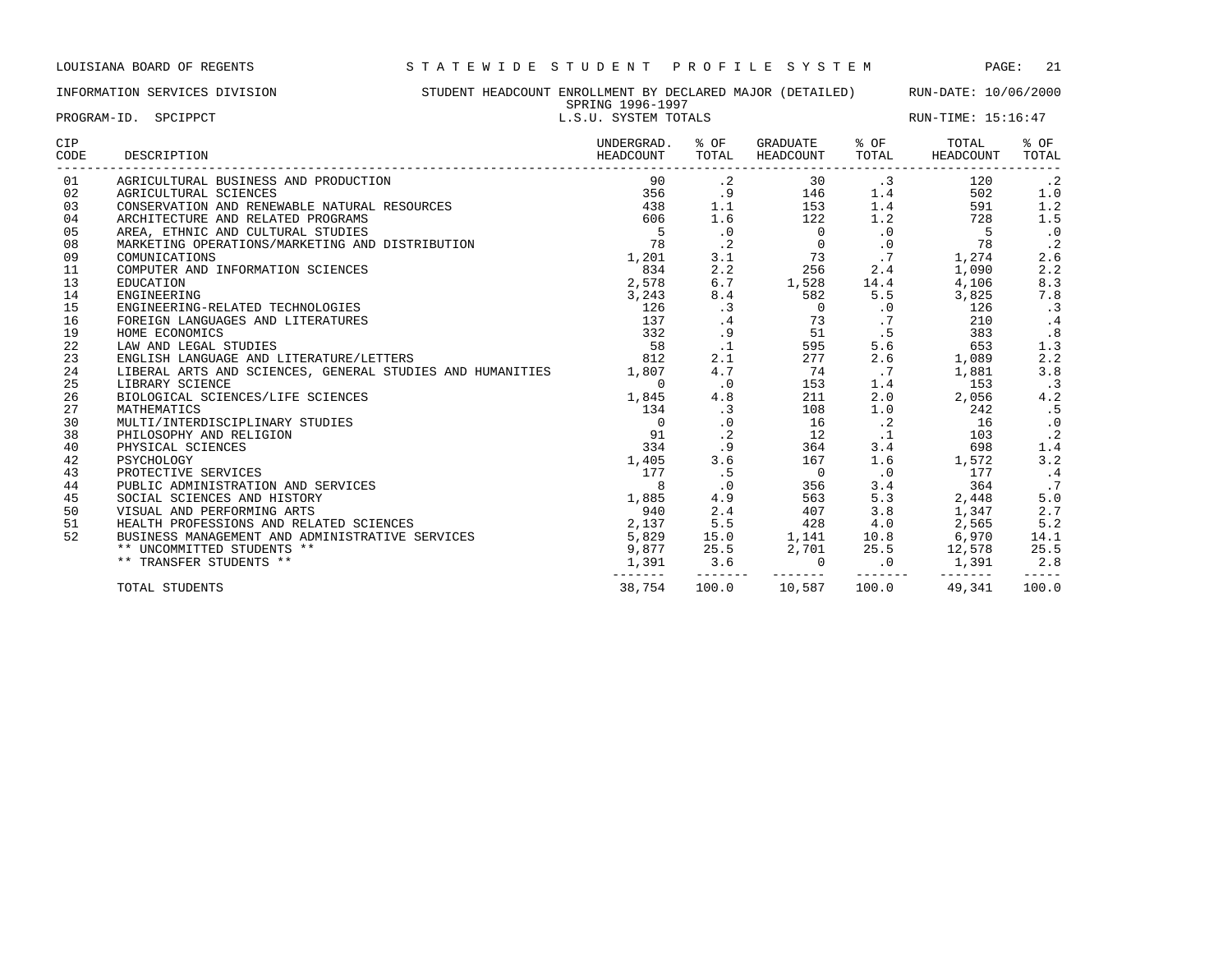INFORMATION SERVICES DIVISION STUDENT HEADCOUNT ENROLLMENT BY DECLARED MAJOR (DETAILED) RUN-DATE: 10/06/2000 SPRING 1996-1997 PROGRAM-ID. SPCIPPCT SOUTHERN U. SYSTEM TOTALS RUN-TIME: 15:16:47

| CIP<br>CODE | DESCRIPTION                                               | UNDERGRAD.<br>HEADCOUNT | % OF<br>TOTAL | GRADUATE<br>HEADCOUNT | % OF<br>TOTAL | TOTAL<br>HEADCOUNT | % OF<br>TOTAL |
|-------------|-----------------------------------------------------------|-------------------------|---------------|-----------------------|---------------|--------------------|---------------|
| 01          | AGRICULTURAL BUSINESS AND PRODUCTION                      | 74                      | .6            |                       | $\cdot$ 0     | 74                 | . 5           |
| 02          | AGRICULTURAL SCIENCES                                     | 83                      | . 6           | $\circ$               | $\cdot$ 0     | 83                 | . 5           |
| 03          | CONSERVATION AND RENEWABLE NATURAL RESOURCES              | 29                      | $\cdot$ 2     | 12                    | .6            | 41                 | $\cdot$ 3     |
| 04          | ARCHITECTURE AND RELATED PROGRAMS                         | 112                     | .8            | $\Omega$              | $\cdot$ 0     | 112                | .7            |
| 08          | MARKETING OPERATIONS/MARKETING AND DISTRIBUTION           |                         | $\cdot$ 0     | $\Omega$              | $\cdot$ 0     | $\overline{1}$     | $\cdot$ 0     |
| 09          | COMUNICATIONS                                             | 211                     | 1.6           | 19                    | 1.0           | 230                | 1.5           |
| 11          | COMPUTER AND INFORMATION SCIENCES                         | 500                     | 3.7           | 69                    | 3.7           | 569                | 3.7           |
| 13          | EDUCATION                                                 | 1,298                   | 9.7           | 315                   | 17.0          | 1,613              | 10.6          |
| 14          | ENGINEERING                                               | 794                     | 5.9           | 0                     | $\cdot$ 0     | 794                | 5.2           |
| 15          | ENGINEERING-RELATED TECHNOLOGIES                          | 135                     | 1.0           | $\Omega$              | $\cdot$ 0     | 135                | . 9           |
| 16          | FOREIGN LANGUAGES AND LITERATURES                         | 6                       | $\cdot$ 0     | $\Omega$              | $\cdot$ 0     | 6                  | $\cdot$ 0     |
| 19          | HOME ECONOMICS                                            | 132                     | 1.0           | 0                     | $\cdot$ 0     | 132                | .9            |
| 20          | VOCATIONAL HOME ECONOMICS                                 | 5                       | $\cdot$ 0     | $\mathbf 0$           | $\cdot$ 0     | 5                  | $\cdot$ 0     |
| 22          | LAW AND LEGAL STUDIES                                     | 20                      | $\cdot$ 1     | 325                   | 17.5          | 345                | 2.3           |
| 23          | ENGLISH LANGUAGE AND LITERATURE/LETTERS                   | 113                     | .8            | 0                     | $\cdot$ 0     | 113                | .7            |
| 24          | LIBERAL ARTS AND SCIENCES, GENERAL STUDIES AND HUMANITIES | 608                     | 4.5           | $\Omega$              | $\cdot$ 0     | 608                | 4.0           |
| 26          | BIOLOGICAL SCIENCES/LIFE SCIENCES                         | 635                     | 4.7           | 18                    | 1.0           | 653                | 4.3           |
| 27          | MATHEMATICS                                               | 94                      | .7            | 15                    | .8            | 109                | $\cdot$ 7     |
| 31          | PARKS, RECREATION, LEISURE AND FITNESS STUDIES            | 116                     | .9            | 34                    | 1.8           | 150                | 1.0           |
| 40          | PHYSICAL SCIENCES                                         | 208                     | 1.6           | 20                    | 1.1           | 228                | 1.5           |
| 42          | PSYCHOLOGY                                                | 494                     | 3.7           | 49                    | 2.6           | 543                | 3.6           |
| 43          | PROTECTIVE SERVICES                                       | 361                     | 2.7           | -1                    | $\cdot$ 1     | 362                | 2.4           |
| 44          | PUBLIC ADMINISTRATION AND SERVICES                        | 413                     | 3.1           | 454                   | 24.5          | 867                | 5.7           |
| 45          | SOCIAL SCIENCES AND HISTORY                               | 498                     | 3.7           | 55                    | 3.0           | 553                | 3.6           |
| 47          | MECHANICS AND REPAIRERS                                   | 20                      | $\cdot$ 1     | $\mathbf{0}$          | $\cdot$ 0     | 20                 | $\cdot$ 1     |
| 50          | VISUAL AND PERFORMING ARTS                                | 162                     | 1.2           | $\mathbf 0$           | $\cdot$ 0     | 162                | 1.1           |
| 51          | HEALTH PROFESSIONS AND RELATED SCIENCES                   | 1,720                   | 12.8          | 129                   | 7.0           | 1,849              | 12.1          |
| 52          | BUSINESS MANAGEMENT AND ADMINISTRATIVE SERVICES           | 1,525                   | 11.4          | 19                    | 1.0           | 1,544              | 10.1          |
|             | ** UNCOMMITTED STUDENTS **                                | 3,024                   | 22.6          | 322                   | 17.3          | 3,346              | 21.9          |
|             | ** TRANSFER STUDENTS **                                   | 13                      |               | $\mathbf 0$           | $\cdot$ 0     | 13                 |               |
|             | TOTAL STUDENTS                                            | 13,404                  | 100.0         | 1,856                 | 100.0         | 15,260             | 100.0         |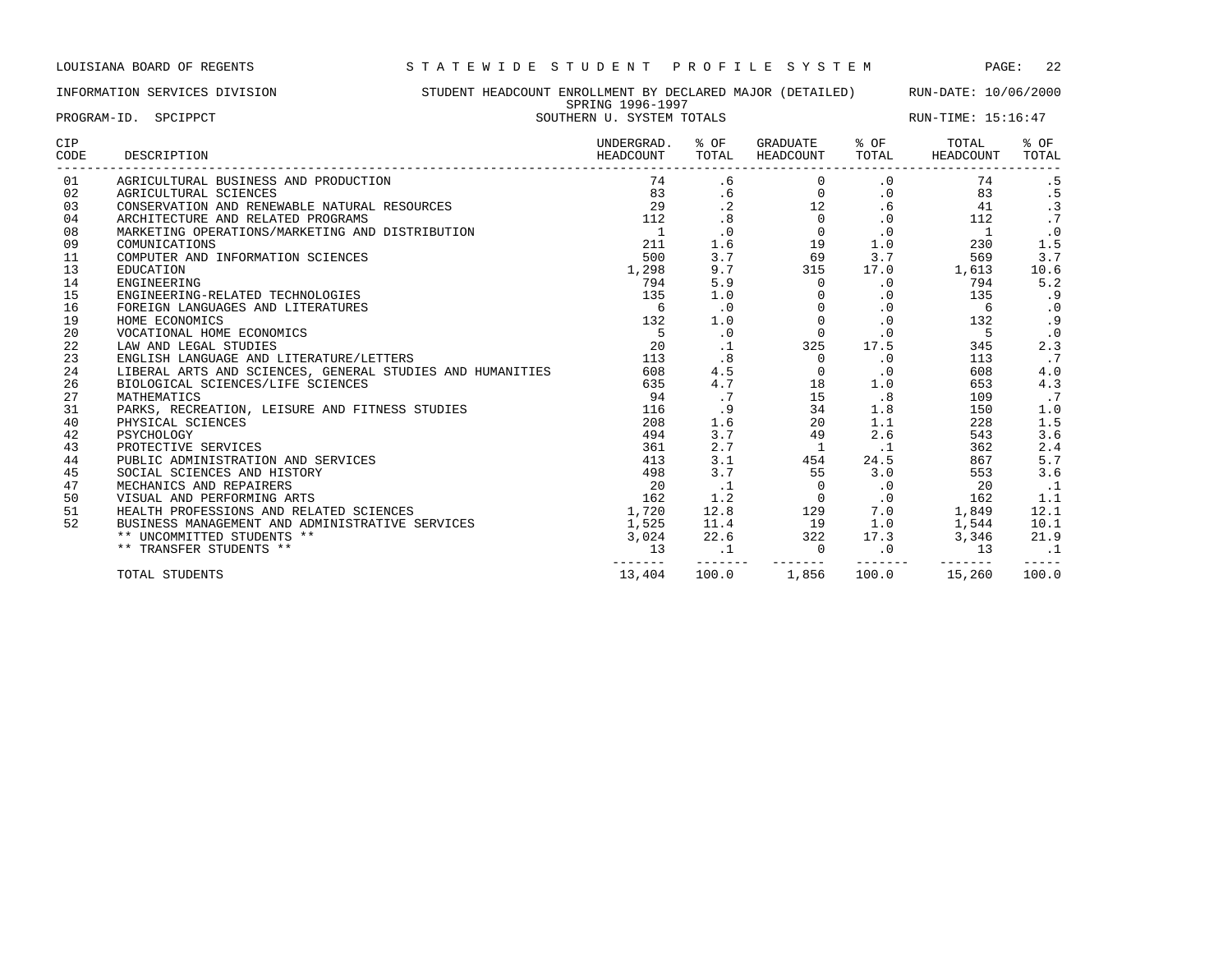| LOUISIANA BOARD OF REGENTS    | STATEWIDE STUDENT PROFILE SYSTEM                                                   | 23<br>PAGE:                         |
|-------------------------------|------------------------------------------------------------------------------------|-------------------------------------|
| INFORMATION SERVICES DIVISION | STUDENT HEADCOUNT ENROLLMENT BY DECLARED MAJOR (DETAILED)<br>SPRING 1996-1997      | RUN-DATE: 10/06/2000                |
| PROGRAM-ID. SPCIPPCT          | L.C.T.C. SYSTEM TOTALS                                                             | RUN-TIME: 15:16:47                  |
| CIP<br>CODE<br>DESCRIPTION    | UNDERGRAD.<br>% OF<br>GRADUATE<br>% OF<br>HEADCOUNT<br>HEADCOUNT<br>TOTAL<br>TOTAL | TOTAL<br>% OF<br>TOTAL<br>HEADCOUNT |